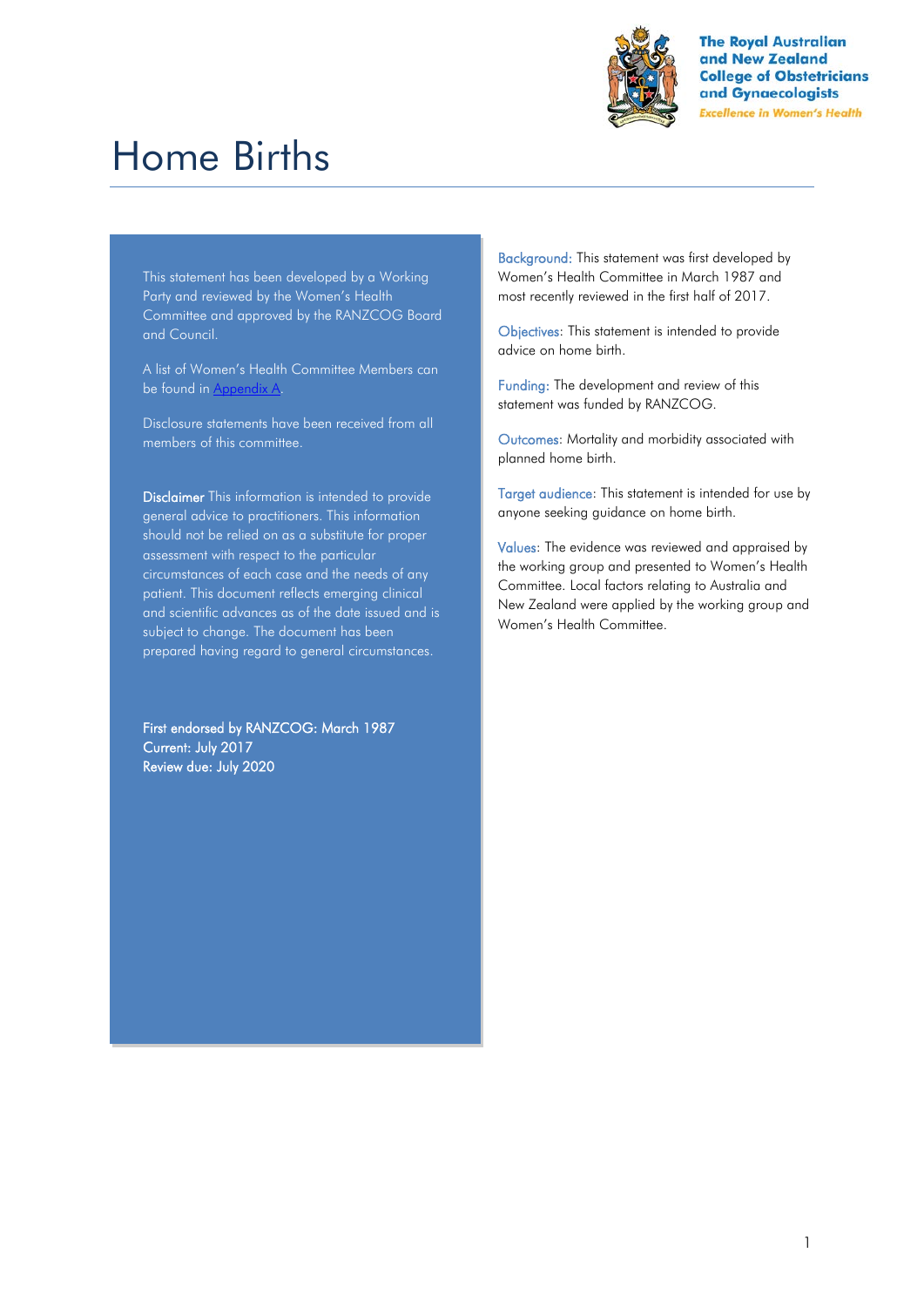# <span id="page-1-0"></span>Table of contents

| 1.               |                                                                                   |  |
|------------------|-----------------------------------------------------------------------------------|--|
| $\mathbf{2}$ .   |                                                                                   |  |
| 3.               |                                                                                   |  |
| $\overline{4}$ . |                                                                                   |  |
| 5.               |                                                                                   |  |
| 6.               |                                                                                   |  |
| 7.               |                                                                                   |  |
| 8.               |                                                                                   |  |
|                  |                                                                                   |  |
| 9.               |                                                                                   |  |
| 10.              |                                                                                   |  |
|                  |                                                                                   |  |
|                  |                                                                                   |  |
|                  | Appendix C: Overview of the development and review process for this statement  18 |  |
|                  |                                                                                   |  |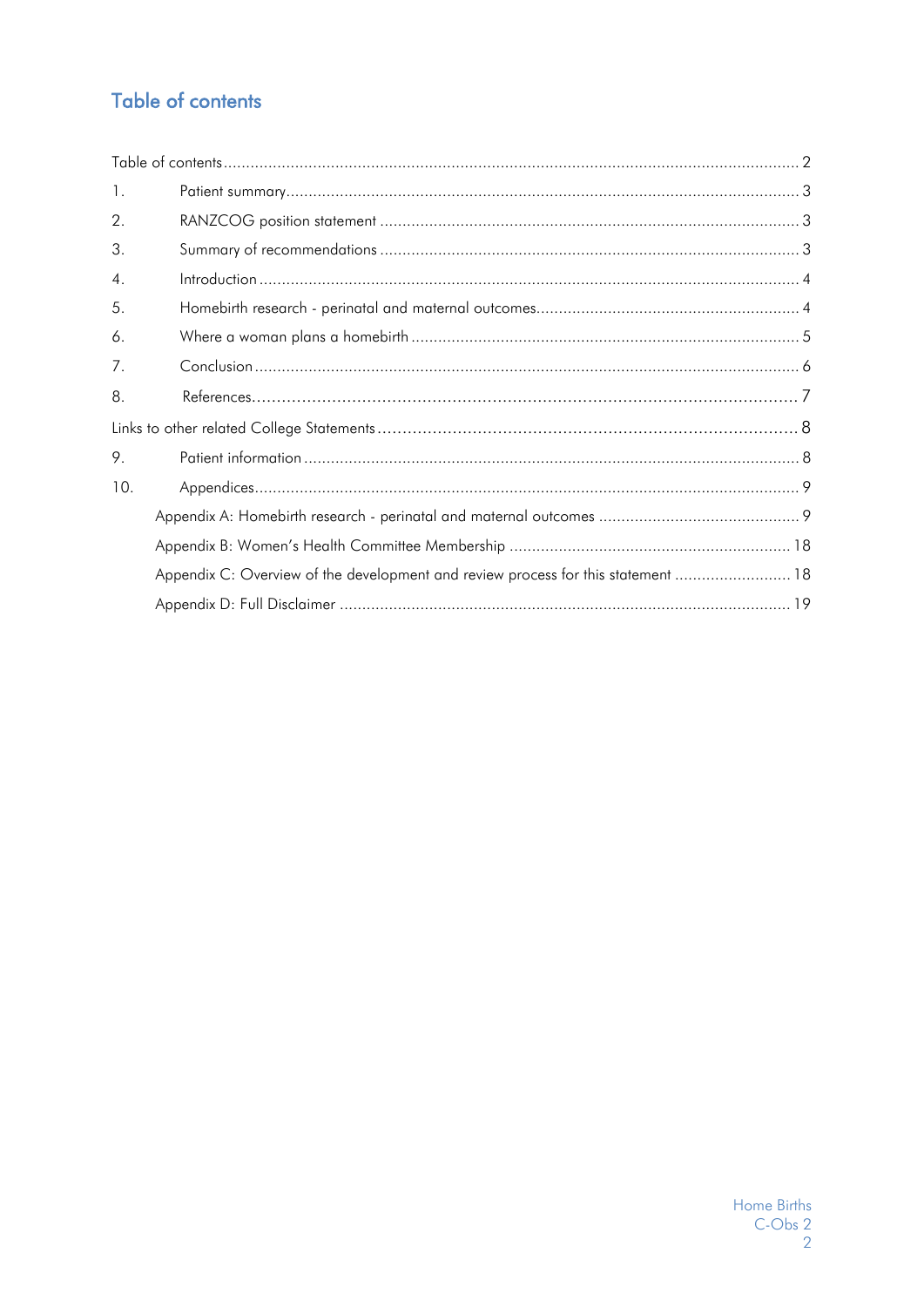## <span id="page-2-0"></span>1. Patient summary

Home birth may be available through a publically funded program connected to public hospitals or alternatively with private midwives. In order to optimise safety and minimise potential harm to you and your baby, there are a number of issues that should be considered if you are thinking about having a home birth. These issues include the level of risk relevant to your individual circumstance, your carer(s) suitability for managing a homebirth and the planned arrangements for transfer to hospital in the event of unanticipated complications requiring hospital care.

## <span id="page-2-1"></span>2. RANZCOG position statement

The Royal Australian and New Zealand College of Obstetricians and Gynaecologists (RANZCOG) views its role as aiming for the best outcomes for mother and baby. The College supports women having an informed choice in all aspects of their maternity care – including the planned place of birth. All women contemplating planned homebirth should receive evidence-based information about the risks and benefits of homebirth as outlined in Appendix A. The College supports hospitals as the safest place for birth in Australia and New Zealand. However the College recognises that there is a small group of women who are accepting of the associated risks and elect to proceed with a planned homebirth. The College believes these women should be maximally supported in that choice but in the knowledge that provision of such support cannot ever completely mitigate the associated risks

# <span id="page-2-2"></span>3. Summary of Recommendations

| <b>Recommendation 1</b>                                                                                                                                                                                                                                                                                                                                                                                                                                                                                                                                             | Grade                             |
|---------------------------------------------------------------------------------------------------------------------------------------------------------------------------------------------------------------------------------------------------------------------------------------------------------------------------------------------------------------------------------------------------------------------------------------------------------------------------------------------------------------------------------------------------------------------|-----------------------------------|
| The Royal Australian and New Zealand College of Obstetricians and<br>Gynaecologists (RANZCOG) supports women having informed choices in<br>maternity care – including the place of birth.                                                                                                                                                                                                                                                                                                                                                                           | Consensus-based<br>recommendation |
| <b>Recommendation 2</b>                                                                                                                                                                                                                                                                                                                                                                                                                                                                                                                                             | Grade                             |
| Women contemplating planned home birth must be provided with accurate<br>information free of prejudice and bias.                                                                                                                                                                                                                                                                                                                                                                                                                                                    | Consensus-based<br>recommendation |
| <b>Recommendation 3</b>                                                                                                                                                                                                                                                                                                                                                                                                                                                                                                                                             | Grade                             |
| Even in a pregnancy without complicating factors, the level of risk to mother and<br>baby with homebirth is at a level that is unacceptable to most women.<br>When a pregnancy has any factor that increases maternal or perinatal risk,<br>home birth is particularly dangerous.                                                                                                                                                                                                                                                                                   | Consensus-based<br>recommendation |
| <b>Recommendation 4</b>                                                                                                                                                                                                                                                                                                                                                                                                                                                                                                                                             | Grade                             |
| Where a woman remains intent on a planned homebirth, the following is<br>strongly recommended:<br>Health practitioners providing home birth services should be confined to<br>1.<br>obstetricians (GP or specialist) and/or suitably qualified midwives, Eligible<br>Midwife in Australia or Lead Maternity Carer (LMC) in New Zealand.<br>2.<br>Women planning a home birth should meet the eligibility criteria as<br>specified in the guidelines of their local hospital program or in<br>accordance with the National Guidelines for Consultation and Referral. | Consensus-based<br>recommendation |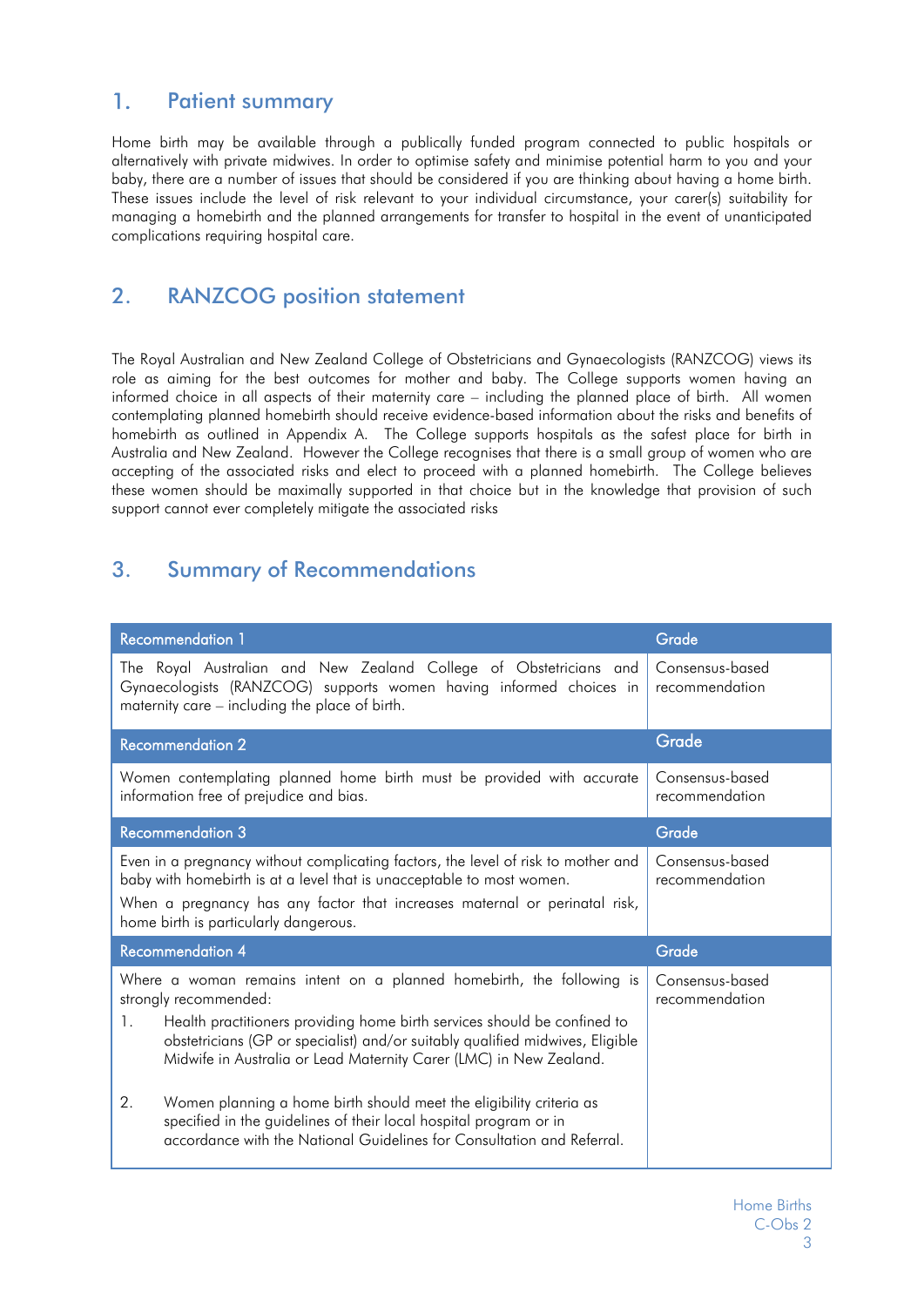| 3. |              | A midwife practising homebirth must have established professional<br>relationships with an obstetrician(s) for consultation and referral                             |  |
|----|--------------|----------------------------------------------------------------------------------------------------------------------------------------------------------------------|--|
| 4. |              | All practitioners undertaking homebirth must have an established<br>pathway for referral to a hospital in the event of complications. Such<br>pathways must include: |  |
|    | $\alpha$     | "Booking" at the hospital of planned transfer in the event of<br>complications                                                                                       |  |
|    | $\mathbf{b}$ | Plans for rapid and safe transportation                                                                                                                              |  |
|    | $\mathsf{C}$ | Timely notification to the hospital of an evolving clinical situation<br>that might result in the need for transfer.                                                 |  |
|    | $\mathsf{d}$ | At the time of transfer, appropriate handover of all relevant clinical<br>information in a timely and efficient manner                                               |  |
|    |              |                                                                                                                                                                      |  |

### <span id="page-3-0"></span>4. Introduction

Women show considerable diversity in their choices around childbirth<sup>1</sup>. Fewer than 1% of births in Australia<sup>2</sup> and nearly 4% of births in New Zealand<sup>3</sup>, are planned home births. The Royal Australian and New Zealand College of Obstetricians and Gynaecologists (RANZCOG) support women having an informed choice about where to give birth to their baby. It is accepted that women show considerable diversity in their choices around childbirth<sup>1</sup> and such diversity should be respected, while providing information free of prejudice and bias.

Where a woman plans a home birth, it is important that reasons for this are explored and that her decision represents an informed choice. Women should be informed that several factors are critical to reducing potential adverse maternal and perinatal outcomes. These factors include:

- the presence or not of complications that may increase maternal or perinatal risk above that inherent in all pregnancies
- access to a high standard of service and an integrated team of appropriately trained health professionals – in community-based and hospital- based settings,
- access to consultation, and
- access to safe and timely transport to a nearby maternity hospital.

# <span id="page-3-1"></span>5. Homebirth research - perinatal and maternal outcomes

The level of increased maternal and perinatal risk of a planned home birth relative to a hospital birth is difficult to ascertain and is likely to vary greatly according to circumstances. High-quality evidence is limited, with no quality data from Australia or New Zealand to inform local practice. Many studies are often limited by methodological issues, including: small sample sizes, lack of appropriate control group and limited ability to distinguish between planned and unplanned home birth.

A literature search was undertaken on homebirth, particularly with perinatal and maternal mortality and morbidity as outcomes of interest. Pubmed searches were carried out with the search terms "planned home birth versus planned hospital birth" and "planned home birth and perinatal mortality". These searches combined returned 78 articles. The search was then limited to only include articles published in English,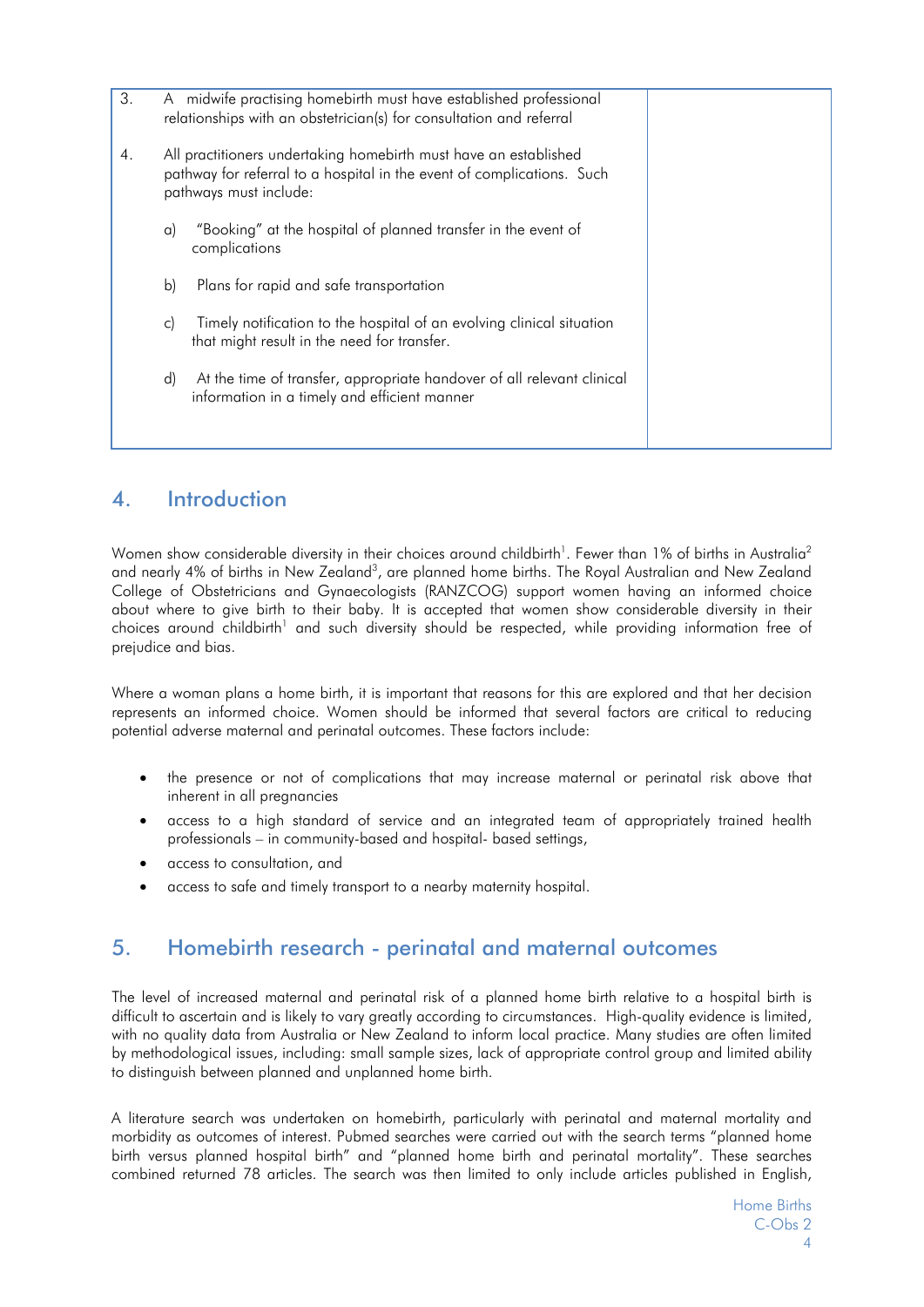those published after 1998 (to ensure currency) and the following exclusions applied: reviews, committee opinions, opinion pieces, comments, unplanned births before arrival (BBA) and planned versus unplanned homebirth. Following exclusions, there were 20 articles related to planned home birth versus hospital birth. Appendix A provides the 20 retrieved articles on home birth according to the search criteria, along with an appraisal of the quality of evidence and a commentary on the applicability and generalisability of the study to the Australian and New Zealand health care context.

The outcomes for planned homebirth are either similar to, or significantly higher than those reported hospital births. Since the hospital population include some women at increased risk of obstetric complications, there should be an expectation of better outcomes for the planned homebirth group by virtue of being selected for lower obstetric risk. It is therefore concerning to find similar outcomes in the homebirth population when compared to a higher risk population of hospital births. Given that the large majority pregnant women are very risk averse with respect to adverse outcome for their offspring, consideration of homebirth will only be applicable to a small minority of women<sup>1</sup>.

# <span id="page-4-0"></span>6. Where a woman plans a homebirth

Where a woman undertakes a planned homebirth in full awareness of the associated additional risks, the following are recommended:

- a) Health practitioners providing home birth services should be confined to obstetricians (GP or specialist) and/or suitably qualified midwives; that is an Eligible Midwife in Australia or Lead Maternity Carer (LMC) in New Zealand.
- b) Women planning a home birth should meet the eligibility criteria as specified in the guidelines of their local hospital program or in accordance with the National Guidelines for Consultation and Referral.
- c) A midwife practising homebirth must have established professional relationships with an obstetrician(s) (public or private) for consultation and referral. Maternity hospitals that have a collaborative relationship an Eligible Midwives or LMC are encouraged to collaborate through the provision of educational opportunities particularly in simulated emergency training and practice within local legislation, institution policies and procedures, regulatory requirements and quality assurance activities.
- d) All practitioners undertaking homebirth must have an established pathway for referral to a hospital in the event of complications. Such pathways must include:
	- a. "Booking" at the hospital

The hospital is greatly assisted in the management of transfers if there has been some prior relationship with the woman so that basic information is already logged with the hospital, well in advance of any transfer.

b. Plans for rapid and safe transportation

In advance of any emergency, careful consideration of the safest and most timely mode of transport. This will usually be via the ambulance service but some flexibility may be needed given the relevant clinical circumstance.

c. Timely notification to the hospital of an evolving clinical situation that might result in the need for transfer.

Many hospital maternity units are busy. Informing the hospital of an emerging clinical situation provides an opportunity for the obstetrician and health service to anticipate the possible arrival of an emergency. The hospital can then be better prepared to care for both the woman in question and also other women who could be adversely impacted by the unanticipated arrival of an obstetric emergency.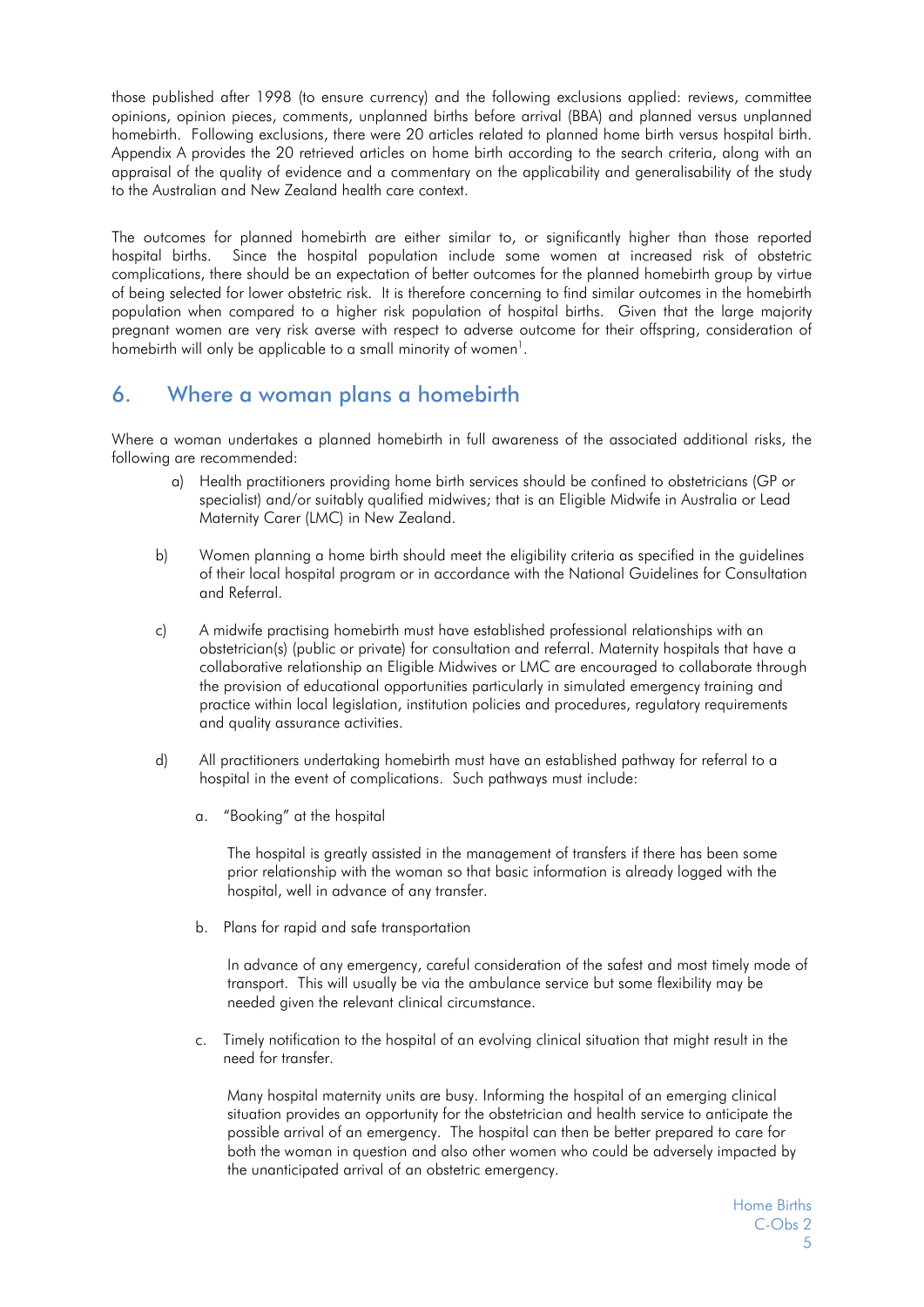d. At the time of transfer, appropriate handover of all relevant clinical information in a timely and efficient manner

Good communication and handover is extremely important. A summary of antenatal care and the current situation should be clearly documented and communicated to receiving staff. This should occur by telephone in advance of the patient's arrival at the hospital.

In return, the receiving clinicians at the hospital should treat both patient and those responsible for supervising the planned homebirth with appropriate respect, regardless of the particular circumstance. The role of the homebirth attendant on transfer to hospital should be clear. Where professional standards have not been met by the homebirth carer, this should be addressed at a subsequent review and not at the time of referral and transfer.

# <span id="page-5-0"></span>7. Conclusion

A decision to give birth at home must be taken in the knowledge that there are relatively few resources available for the management of sudden unexpected complications and that these complications may affect any pregnancy or birth – even those without any acknowledged obstetric risk factors.

For those women who continue with a planned homebirth, arrangements should be in place to limit the additional risks as far as possible. Homebirth practitioners should be integrated into the health care system with pre-defined pathways for consultation, referral and transfer of care.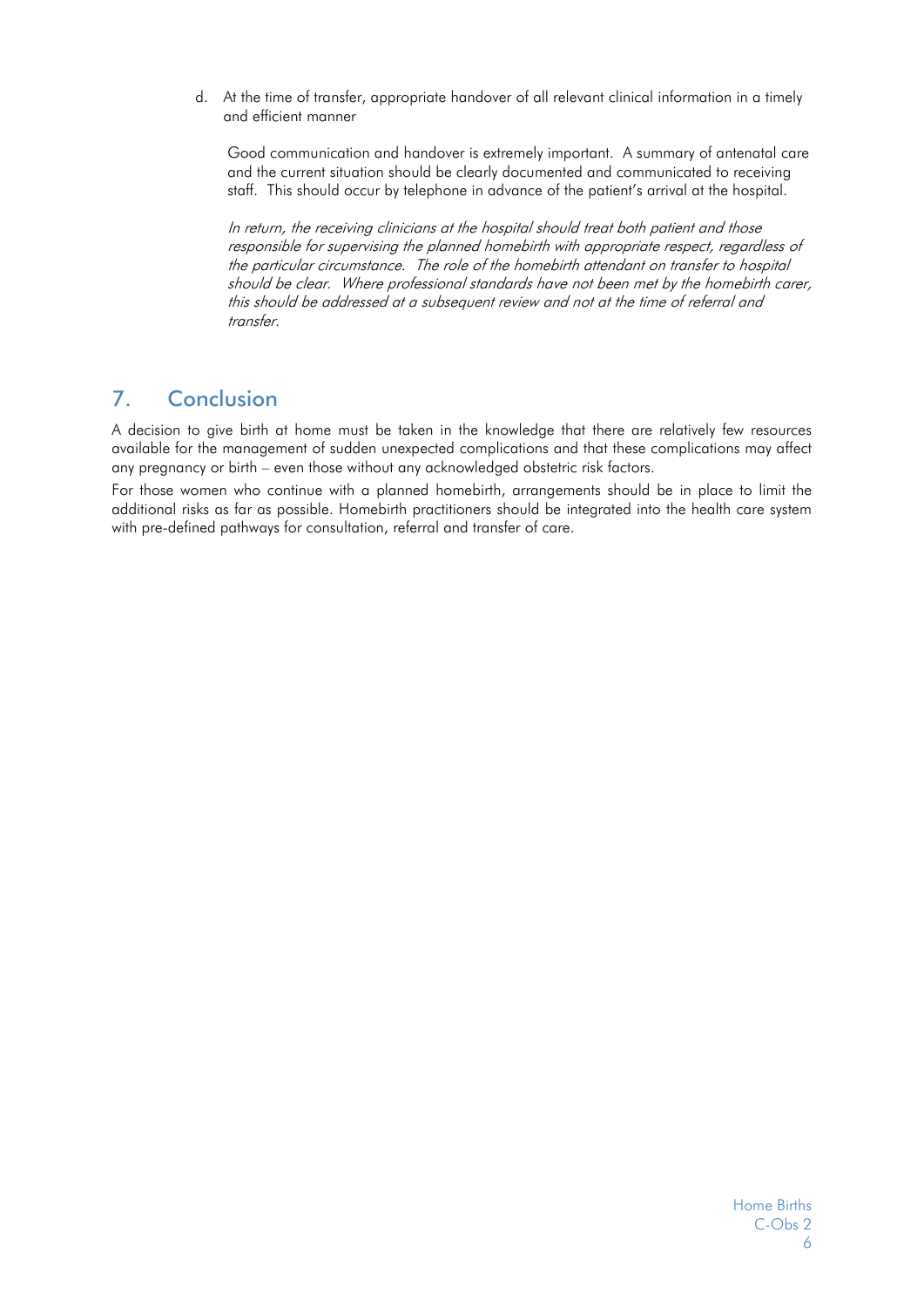### <span id="page-6-0"></span>8. References

- <span id="page-6-3"></span>1. Walker SP, McCarthy EA, Ugoni A, Lee A, Lim S, Permezel M. Cesarean delivery or vaginal birth: a survey of patient and clinician thresholds. Obstetrics and gynecology. 2007;109(1):67-72.
- <span id="page-6-1"></span>2. (AIHW). AIoHaW. Australia's mothers and babies 2013. Canberra ACT.2015.
- <span id="page-6-2"></span>3. Government. NZ. Report on Maternity. In: Health. Mo, editor. 2014.
- 4. Brocklehurst P ea. Perinatal and maternal outcomes by place of birth for healthy women with low risk pregnancies : the Birthplace in England national prospective cohort study. . BMJ open. 2011;343(d7400).
- <span id="page-6-4"></span>5. Bastian H, Keirse M, Lancaster P. Perinatal death associated with planned home birth in Australia: population based study. Bmj. 1998;317:384-8.
- <span id="page-6-5"></span>6. Chang J, Macones G. Birth outcomes of planned home births in Missouri: a population-based study. American journal of perinatology. 2011.
- <span id="page-6-6"></span>7. Cheyney M, Bovbjerg M, Everson C, Gordon W, Hannibal D, Vedam S. Outcomes of care for 16,924 planned home births in the United States: the Midwives Alliance of North America Statistics Project, 2004 to 2009. J Midwifery Womens Health. 2014;59(1):17-27.
- <span id="page-6-7"></span>8. de Jonge A, Geerts C, van der Goes B, Mol B, Buitendijk S, Nijhuis J. Perinatal mortality and morbidity up to 28 days after birth among 743 070 low-risk planned home and hospital births: a cohort study based on three merged national perinatal databases. . Bmj. April 2015;122(5):720-8.
- <span id="page-6-8"></span>9. de Jonge A, van der Goes B, Ravelli A, Amelink-Verburg M. Perinatal mortality and morbidity in a nationwide cohort of 529,688 low-risk planned home and hospital births. . BJOG : an international journal of obstetrics and gynaecology. 2009;116(9):1177-84.
- <span id="page-6-9"></span>10. Dixon L, Prileszky G, Guilliland K, Miller S, Anderson J. Place of birth and outcomes for a cohort of low risk women in New Zealand: A comparison with Birthplace England. NZCOM Journal. 2014(50).
- <span id="page-6-10"></span>11. Evers A, Brouwers H, Hukkelhoven C, Nikkels P, Boon J, van Egmond-Linden A, et al. Perinatal mortality and severe morbidity in low and high risk term pregnancies in the Netherlands: a prospective cohort study. . Bmj. 2010;341c5639.
- <span id="page-6-11"></span>12. Grunebaum A, McCullough L, Sapra K, Arabin B, Chervenak F. Planned home births: The need for additional contraindications. . American Journal of Obstetrics & Gynecology. 2017.
- <span id="page-6-12"></span>13. Grunebaum A, Sapra K, Chervenak F. Term neonatal deaths resulting from home births: an increasing trend. . American journal of obstetrics and gynecology. 2014;210(Suppl: s38).
- <span id="page-6-13"></span>14. Hutton E, Cappelletti A, Reitsma A, Simioni J, Horne J, McGregor C, et al. Outcomes associated with planned place of birth among women with low-risk pregnancies. . CMAJ. 2015.
- <span id="page-6-14"></span>15. Hutton E, Reitsma A, Kaufman K. Outcomes associated with planned home and planned hospital births in low-risk women attended by midwives in Ontario, Canada, 2003-2006: a retrospective cohort study. . Birth. 2009;36(3):180-9.
- <span id="page-6-15"></span>16. Janssen P, Saxell L, Klein M, Liston R, Lee S. Outcomes of planned home birth with registered midwife versus planned hospital birth with midwife or physician. . CMAJ. Sept 2009;181(6-7):377- 83.
- <span id="page-6-16"></span>17. Johnson K, Daviss B. Outcomes of planned home births with certified professional midwives: large prospective study in North America. . Bmj. 2005;330:1416.
- 18. Kennare R, Keirse M, Tucker G, Chan A. Planned home and hospital births in South Australia, 1991-2006: differences in outcomes. . The Medical journal of Australia. 2010;192:76-80.
- 19. McMurtrie J, Catling-Paul C, Teate A, Caplice S, Chapman M, Homer C. The St. George Homebirth Program: An evaluation of the first 100 booked women. ANZJOG. 2009;49(6):631-6.
- <span id="page-6-17"></span>20. Snowden J, Tilden E, Snyder J, Quigley B, Caughley A, Cheng Y. Planned out-of-Hospital Birth and Birth Outcomes. . The New England journal of medicine. 2015;373(27):2642-53.
- <span id="page-6-18"></span>21. van der Kooy J, Birnie E, Denkas S, Steegers E, Bonsel G. Planned home compared with planned hospital births: mode of delivery and Perinatal mortality rates, an observational study. BMC pregnancy and childbirth. 2017;17(1):177.
- <span id="page-6-19"></span>22. van der Kooy J, Poeran J, de Graaf J, Birnie E, Denktass S, Steegers E, et al. Planned home compared with planned hospital births in the Netherlands: intrapartum and early neonatal death in low-risk pregnancies. Obstetrics and gynecology. 2011;118(5):1037-46.
- 23. Wax J, Lucas F, Lamont M, Pinette M, Cartin A, Blackstone J. Maternal and newborn outcomes in planned home birth vs planned hospital births: a metaanalysis. American journal of obstetrics and gynecology. 2010;203(243):e1-8.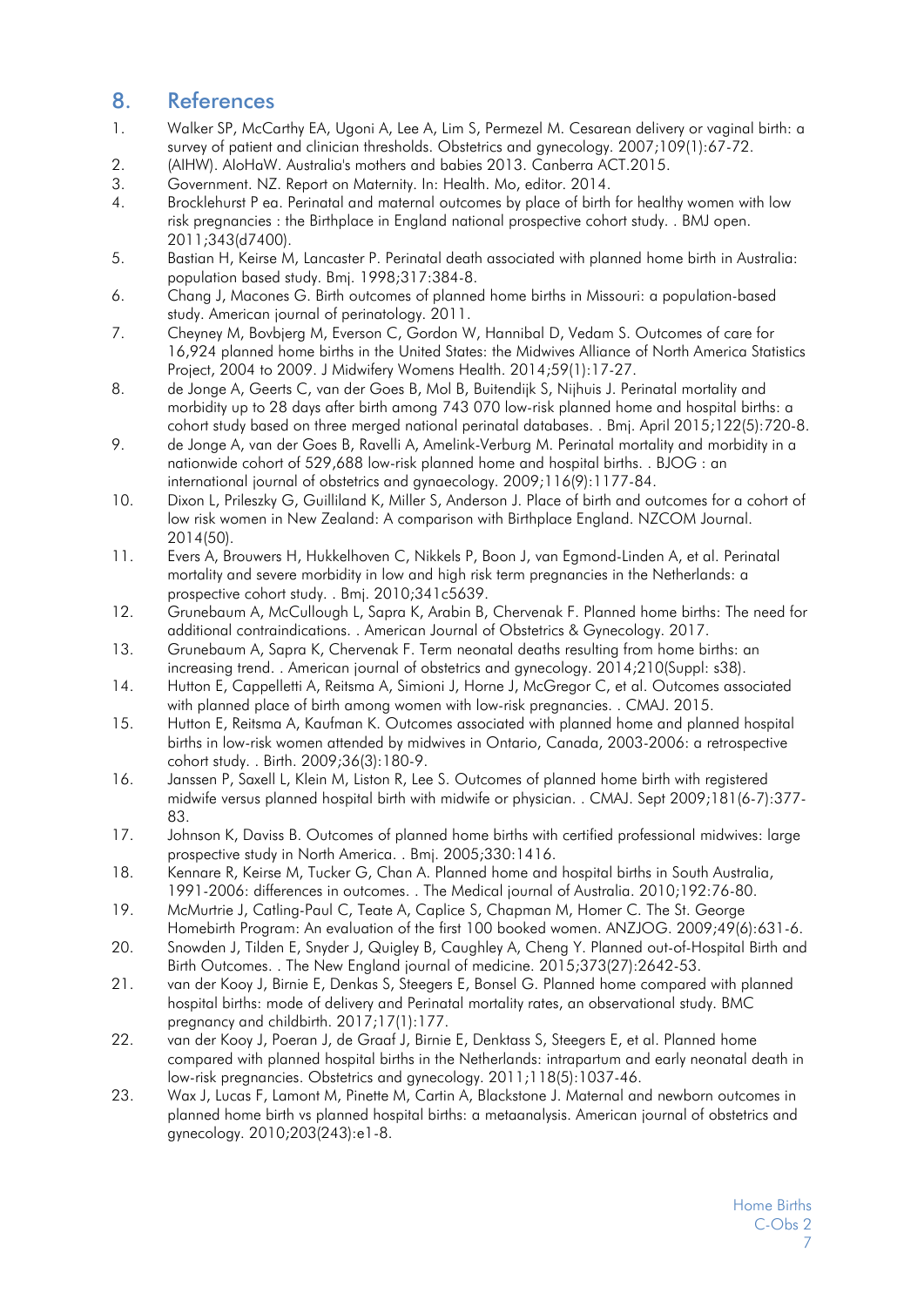# <span id="page-7-0"></span>Links to other related College Statements

Collaborative Maternity Care (C-Obs 33)

[http://www.ranzcog.edu.au/component/docman/doc\\_download/966-c-obs-33-collaborative-maternity](http://www.ranzcog.edu.au/component/docman/doc_download/966-c-obs-33-collaborative-maternity-care.html)[care.html](http://www.ranzcog.edu.au/component/docman/doc_download/966-c-obs-33-collaborative-maternity-care.html)

Evidence-based Medicine, Obstetrics and Gynaecology (C-Gen 15) [http://www.ranzcog.edu.au/component/docman/doc\\_download/894-c-gen-15-evidence-based-medicine](http://www.ranzcog.edu.au/component/docman/doc_download/894-c-gen-15-evidence-based-medicine-obstetrics-and-gynaecology.html?Itemid=341)[obstetrics-and-gynaecology.html?Itemid=341](http://www.ranzcog.edu.au/component/docman/doc_download/894-c-gen-15-evidence-based-medicine-obstetrics-and-gynaecology.html?Itemid=341)

National Midwifery Guidelines for Consultation and Referral (3rd edition, Issue 2) [https://www.ranzcog.edu.au/RANZCOG\\_SITE/media/RANZCOG-](https://www.ranzcog.edu.au/RANZCOG_SITE/media/RANZCOG-MEDIA/Women%27s%20Health/Referral-Guidelines-3rd_edition_issue_2_20150211_final_0.pdf?ext=.pdf)[MEDIA/Women%27s%20Health/Referral-Guidelines-3rd\\_edition\\_issue\\_2\\_20150211\\_final\\_0.pdf?ext=.pdf](https://www.ranzcog.edu.au/RANZCOG_SITE/media/RANZCOG-MEDIA/Women%27s%20Health/Referral-Guidelines-3rd_edition_issue_2_20150211_final_0.pdf?ext=.pdf)

New Zealand Guidelines for Consultation with Obstetric and Related Medical Services (Referral Guidelines) <http://www.health.govt.nz/system/files/documents/publications/referral-glines-jan12.pdf>

Standards of Maternity Care in Australia and New Zealand (C-Obs 41) [http://www.ranzcog.edu.au/component/docman/doc\\_download/974-c-obs-41-standards-of-maternity](http://www.ranzcog.edu.au/component/docman/doc_download/974-c-obs-41-standards-of-maternity-care-in-australia-and-new-zealand.html)[care-in-australia-and-new-zealand.html](http://www.ranzcog.edu.au/component/docman/doc_download/974-c-obs-41-standards-of-maternity-care-in-australia-and-new-zealand.html)

# <span id="page-7-1"></span>9. Patient information

A range of RANZCOG Patient Information Pamphlets can be ordered via: <https://printstore.ranzcog.edu.au/>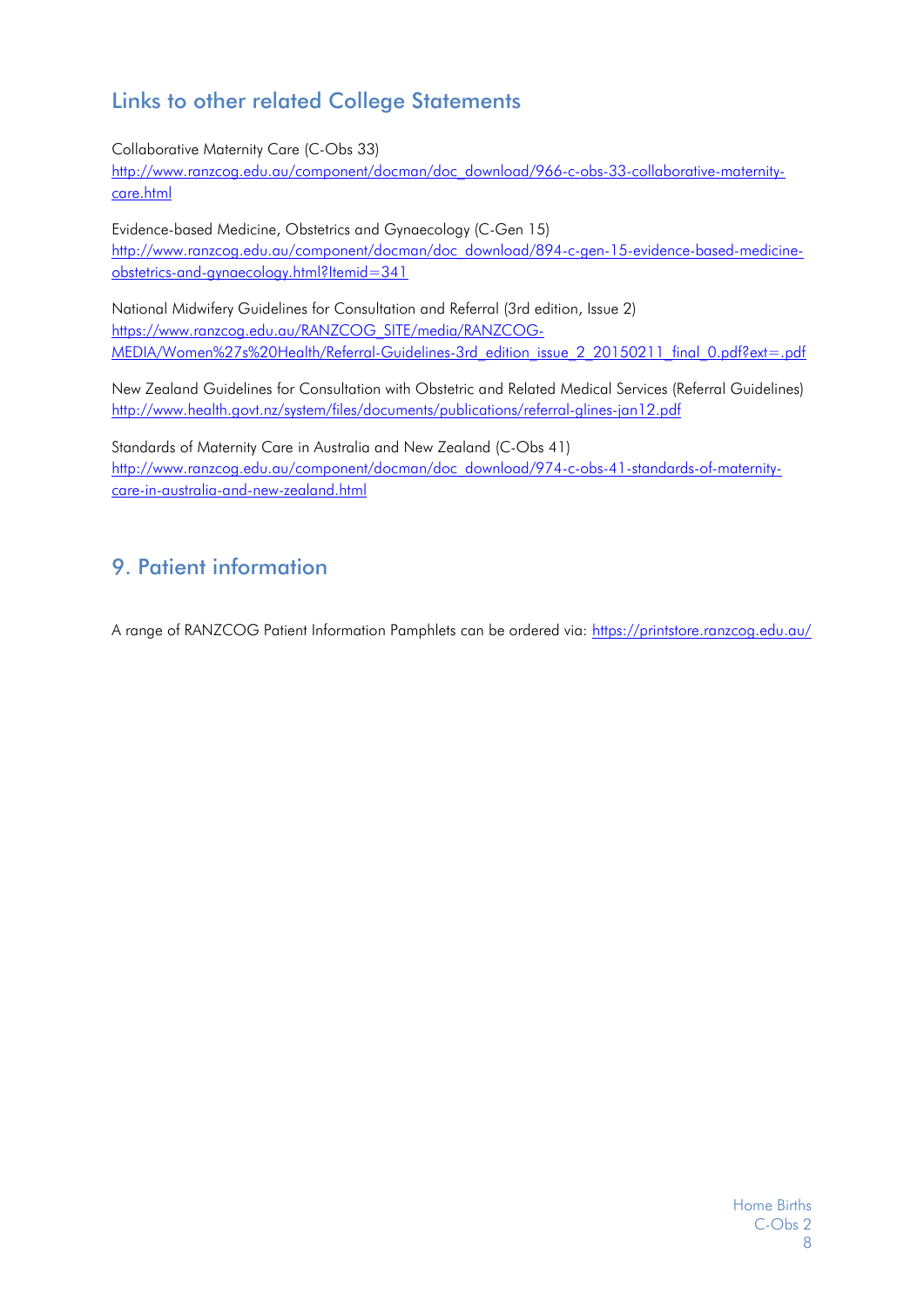# <span id="page-8-0"></span>10. Appendices

### <span id="page-8-1"></span>Appendix A: Homebirth research - perinatal and maternal outcomes

| Study                                                                                                                                                                                                                                                         | Setting and<br>Population                                                                                                                                                                                                                                                                                                                                                                                                                                                                                                                             | <b>Study Design</b>                                                                                                                                                                                                                                                                                                                                                                                                                                                                                                                                         | Outcomes                                                                                                                                                                                                                                                                                                                                                                                                                                                                                                                                                                                            | Relevance to the Australian & New<br>Zealand context and general<br>comments                                                                                                                                                                                                                                                                                                                                                                                                                                                                                                                                                                                                                                                               |
|---------------------------------------------------------------------------------------------------------------------------------------------------------------------------------------------------------------------------------------------------------------|-------------------------------------------------------------------------------------------------------------------------------------------------------------------------------------------------------------------------------------------------------------------------------------------------------------------------------------------------------------------------------------------------------------------------------------------------------------------------------------------------------------------------------------------------------|-------------------------------------------------------------------------------------------------------------------------------------------------------------------------------------------------------------------------------------------------------------------------------------------------------------------------------------------------------------------------------------------------------------------------------------------------------------------------------------------------------------------------------------------------------------|-----------------------------------------------------------------------------------------------------------------------------------------------------------------------------------------------------------------------------------------------------------------------------------------------------------------------------------------------------------------------------------------------------------------------------------------------------------------------------------------------------------------------------------------------------------------------------------------------------|--------------------------------------------------------------------------------------------------------------------------------------------------------------------------------------------------------------------------------------------------------------------------------------------------------------------------------------------------------------------------------------------------------------------------------------------------------------------------------------------------------------------------------------------------------------------------------------------------------------------------------------------------------------------------------------------------------------------------------------------|
| <b>Brocklehurst P et</b><br>al. 2011.<br>Perinatal and<br>maternal<br>outcomes by<br>place of birth for<br>healthy women<br>with low risk<br>pregnancies: the<br><b>Birthplace in</b><br><b>England national</b><br>prospective<br>cohort study. <sup>4</sup> | UK<br>All NHS trusts<br>providing<br>intrapartum<br>care at home,<br>all Free-<br>standing<br>midwifery<br>units, all<br>alongside<br>midwifery units<br>(midwife led<br>units on a<br>hospital site<br>with an<br>obstetric unit),<br>and a<br>stratified<br>random<br>sample of<br>obstetric units.                                                                                                                                                                                                                                                 | Prospective cohort study<br>(women with a singleton term<br>$\geq$ 37 weeks) and "booked"<br>pregnancy. Booked refers to<br>already receiving antenatal<br>care.                                                                                                                                                                                                                                                                                                                                                                                            | Prospective cohort study<br>of 64,538 women with a<br>singleton term $\geq$ 37<br>weeks) and "booked"<br>pregnancy. Booked refers<br>to already receiving<br>antenatal care.<br>For the three non-<br>obstetric unit settings,<br>transfer rates were much<br>higher for low risk<br>nulliparous women (36%<br>to 45%) than for<br>multiparous women (9%<br>to 13%) during labour or<br>immediately after birth.<br>Low risk nulliparous<br>women had a 2.8 times<br>the incidence of adverse<br>outcome for their babies<br>compared with low risk<br>nulliparous women<br>delivering in hospital. | Not relevant to Australia and New<br>Zealand for the following reasons:<br>Midwifery education more<br>comprehensive in the UK compared<br>with Australia with respect to skills<br>deemed as basic training and<br>community based maternity care.<br><b>Transfers</b> - Australia and New Zealand<br>are more geographical diverse than the<br>UK (distances and traffic in urban<br>areas).<br>Obstetric Flying Squads available in UK<br>and not in Australia. Obstetric Flying<br>Squads are medical retrieval teams that<br>are composed of an obstetrician,<br>anaesthetist, midwife and other<br>healthcare personnel who are on-call<br>to attend to mothers with major<br>obstetric complications occurring in the<br>community. |
| <b>Bastian H, Keirse</b><br>MJ, Lancaster<br>PA. Perinatal<br>death associated<br>with planned<br>home<br>birth in Australia:<br>population<br>based study.<br>1998.<br>BMJ;317:384-<br>8.5                                                                   | Australia<br>A planned<br>home birth<br>was defined as<br>a birth that, at<br>the onset of<br>labour, was<br>intended to<br>occur at home<br>with the<br>assistance of a<br>home birth<br>practitioner.<br>This definition<br>excluded<br>antepartum<br>transters,<br>unplanned<br>home births,<br>and births<br>where the<br>woman was<br>supported only<br>by family and<br>friends. Home<br>birth<br>practitioners<br>included<br>midwives and<br>medical<br>practitioners,<br>both<br>registered and<br>non-<br>registered, but<br>not Aboriginal | Retrospective cohort study<br>comparing data on planned<br>home births during 1985-90,<br>notified to Homebirth<br>Australia, with national data<br>on perinatal deaths and<br>outcomes of home births<br>internationally.<br>Data were collected on home<br>births during 1985-90 were<br>from a database of<br>Homebirth Australia, a<br>national consumers'<br>association that kept a<br>register of practitioners<br>attending home births.<br>Practitioners were asked to<br>complete a detailed<br>notification form for each<br>planned home birth. | High overall perinatal<br>mortality qualifying that<br>low risk home births in<br>Australia have good<br>outcomes but that high<br>risk births gave rise to a<br>high rate of avoidable<br>death at home                                                                                                                                                                                                                                                                                                                                                                                            | Data from 1985-1990. Very old and<br>not considered relevant.<br>Database was National Homebirth<br>Database - unclear what standard of<br>data integrity is acceptable for entering<br>into this database.                                                                                                                                                                                                                                                                                                                                                                                                                                                                                                                                |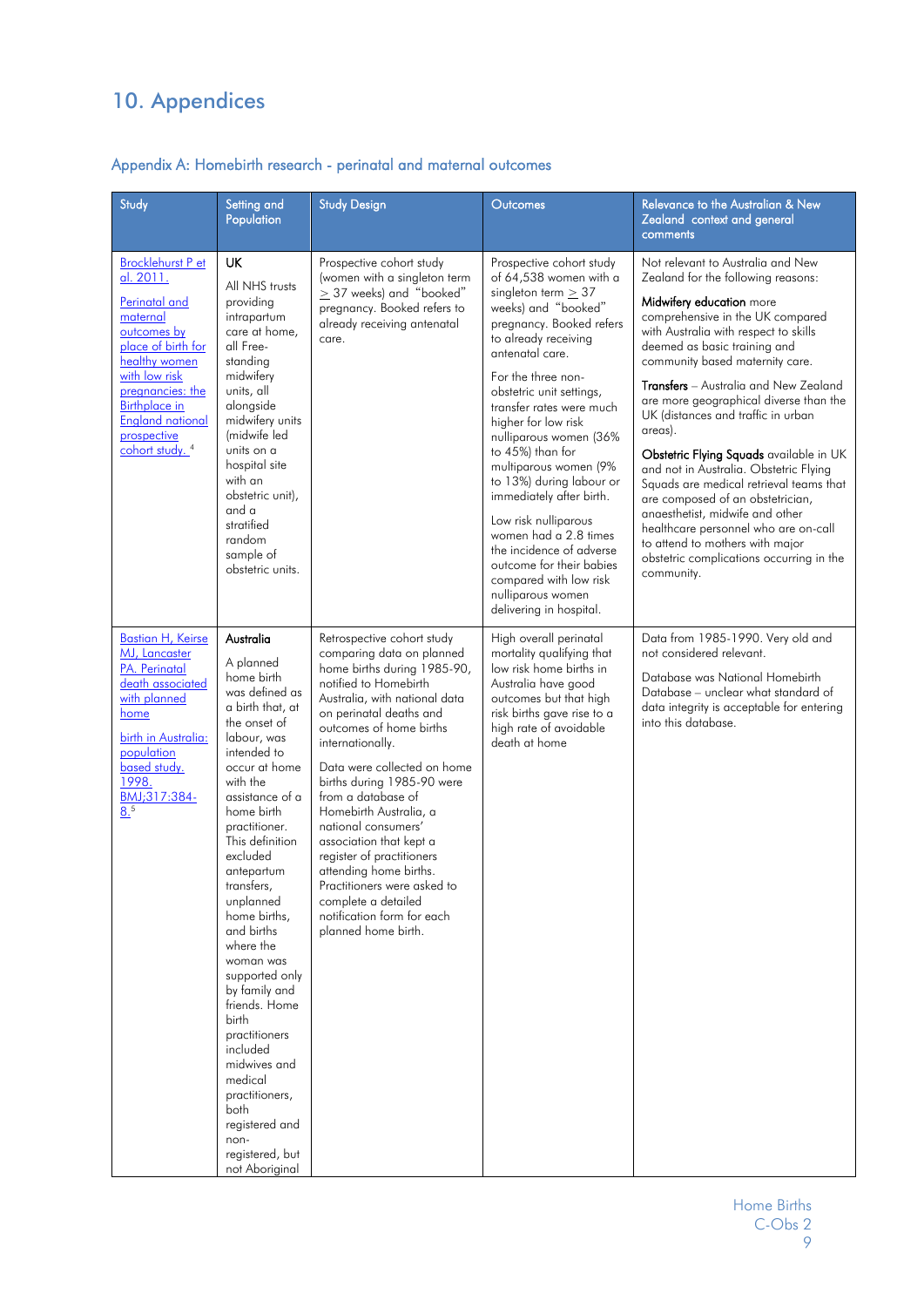| Study                                                                                                                                                                                                                                                                                    | Setting and<br>Population                                                                                                                                                                          | <b>Study Design</b>                                                                                                                                                                                                                                                                                                                                         | Outcomes                                                                                                                                                                                                                                                                                                                                                                                                                                                                                                                                                                                                                                                                                                                                                                                                                                                                                                                                                  | <b>Relevance to the Australian &amp; New</b><br>Zealand context and general<br>comments                                                                                                                                                                                                                                                                                                                                                                                                                             |
|------------------------------------------------------------------------------------------------------------------------------------------------------------------------------------------------------------------------------------------------------------------------------------------|----------------------------------------------------------------------------------------------------------------------------------------------------------------------------------------------------|-------------------------------------------------------------------------------------------------------------------------------------------------------------------------------------------------------------------------------------------------------------------------------------------------------------------------------------------------------------|-----------------------------------------------------------------------------------------------------------------------------------------------------------------------------------------------------------------------------------------------------------------------------------------------------------------------------------------------------------------------------------------------------------------------------------------------------------------------------------------------------------------------------------------------------------------------------------------------------------------------------------------------------------------------------------------------------------------------------------------------------------------------------------------------------------------------------------------------------------------------------------------------------------------------------------------------------------|---------------------------------------------------------------------------------------------------------------------------------------------------------------------------------------------------------------------------------------------------------------------------------------------------------------------------------------------------------------------------------------------------------------------------------------------------------------------------------------------------------------------|
|                                                                                                                                                                                                                                                                                          | traditional<br>midwives.                                                                                                                                                                           |                                                                                                                                                                                                                                                                                                                                                             |                                                                                                                                                                                                                                                                                                                                                                                                                                                                                                                                                                                                                                                                                                                                                                                                                                                                                                                                                           |                                                                                                                                                                                                                                                                                                                                                                                                                                                                                                                     |
| Chang JJ,<br>Macones GA.<br>2011.<br><b>Birth outcomes</b><br>of planned home<br>births in<br>Missouri: a<br>population-<br>based study. <sup>6</sup>                                                                                                                                    | USA (Missouri)<br>Home births<br>attended by<br>physicians/cert<br>ified nurse<br>midwives or<br>non-certified<br>nurse<br>midwives<br>compared<br>with<br>hospital/birthi<br>ng centre<br>births. | Retrospective cohort study of<br>women using Missouri vital<br>records from 1989-2005.<br>Included singleton<br>pregnancies between 36-44<br>weeks' without major<br>congenital abnormalities or<br>breech presentation.                                                                                                                                    | In this cohort study of<br>859,873 women using<br>Missouri vital records<br>from 1989-2005<br>(including singleton<br>pregnancies between 36-<br>44 weeks' without major<br>congenital abnormalities<br>or breech presentation),<br>there was an increased<br>relative risk for perinatal<br>death in planned home<br>birth group.                                                                                                                                                                                                                                                                                                                                                                                                                                                                                                                                                                                                                        | Not relevant to Australia and New<br>Zealand for the following reasons:<br>This study included women 36-44<br>weeks of gestation. This is outside the<br>scope of the consultation and referral<br>guidelines for midwifery care.<br>The quality of findings is questionable<br>as there are very wide confidence<br>intervals noted.<br>The authors have lumped physicians<br>and certified nurse midwives as one<br>aroup of practitioners which is not<br>relevant in the Australian and New<br>Zealand context. |
| Cheyney M,<br>Bovbjerg M,<br>Everson C,<br>Gordon W,<br>Hannibal D,<br>Vedam S. 2014<br>Outcomes of<br>care for 16,924<br>planned home<br>births in the<br><b>United States:</b><br>the Midwives<br><b>Alliance of North</b><br>America<br><b>Statistics Project,</b><br>$2004 - 2009$ . | <b>USA</b><br>16,924<br>planned<br>midwife led<br>home births<br>between 2004<br>$-2009.$                                                                                                          | Retrospective cohort study of<br>women using statistics for<br>maternal demographics,<br>antenatal risk profiles,<br>procedures, and outcomes of<br>planned home births in the<br>Midwives Alliance of North<br>American Statistics Project<br>(MANA Stats) 2.0 data<br>registry. Data were analysed<br>according to intended and<br>actual place of birth. | Among 16,924 women<br>who planned home births<br>at the onset of labour,<br>89.1% gave birth at<br>home. The majority of<br>intrapartum transfers<br>were for failure to<br>progress, and only 4.5%<br>of the total sample<br>required oxytocin<br>augmentation and/or<br>epidural analgesia. The<br>rates of spontaneous<br>vaginal birth, assisted<br>vaginal birth, and<br>cesarean were 93.6%,<br>1.2%, and 5.2%,<br>respectively. Of the 1054<br>women who attempted a<br>vaginal birth after<br>cesarean, 87% were<br>successful. Low Apgar<br>scores (7) occurred in<br>1.5% of newborns.<br>Postpartum maternal<br>(1.5%) and neonatal<br>(0.9%) transfers were<br>infrequent. The majority<br>(86%) of newborns were<br>exclusively breastfeeding<br>at 6 weeks of age.<br>Excluding lethal<br>anomalies, the<br>intrapartum, early<br>neonatal, and late<br>neonatal mortality rates<br>were 1.30, 0.41, and<br>0.35 per 1000,<br>respectively. | Only data from women who consented<br>was included in the research data set.<br>The authors have lumped a range of<br>different "midwives" together including<br>certified nurse midwives, naturopathic<br>midwives, unlicensed direct entry<br>midwives and others as one group of<br>practitioners which is not relevant in the<br>Australian and New Zealand context.                                                                                                                                            |
| de Jonge A,<br>Geerts CC, van<br>der Goes BY,<br>Mol BW,<br>Buitendijk SE,<br>Nijhuis JG.<br>2015.<br>Perinatal<br>mortality and                                                                                                                                                         | <b>Netherlands</b><br>Low-risk<br>women in<br>midwife-led<br>care at onset<br>of labour,<br>planning to<br>birth at home<br>compared                                                               | Cohort study of women who<br>had a planned home birth<br>versus a planned hospital<br>birth. Results obtained<br>through merging three<br>national perinatal databases.                                                                                                                                                                                     | Of the total 814,979<br>women, 466,112 had a<br>planned home birth and<br>276,958 had a planned<br>hospital birth. No<br>increased risk of adverse<br>perinatal outcomes<br>(intrapartum and<br>neonatal death, Apgar<br>scores and admission to                                                                                                                                                                                                                                                                                                                                                                                                                                                                                                                                                                                                                                                                                                          | Not relevant to Australia and New<br>Zealand for the following reasons:<br>The authors state that the results only<br>apply to regions where home births are<br>well integrated into the maternity care<br>system. This is not the case in Australia<br>and New Zealand.                                                                                                                                                                                                                                            |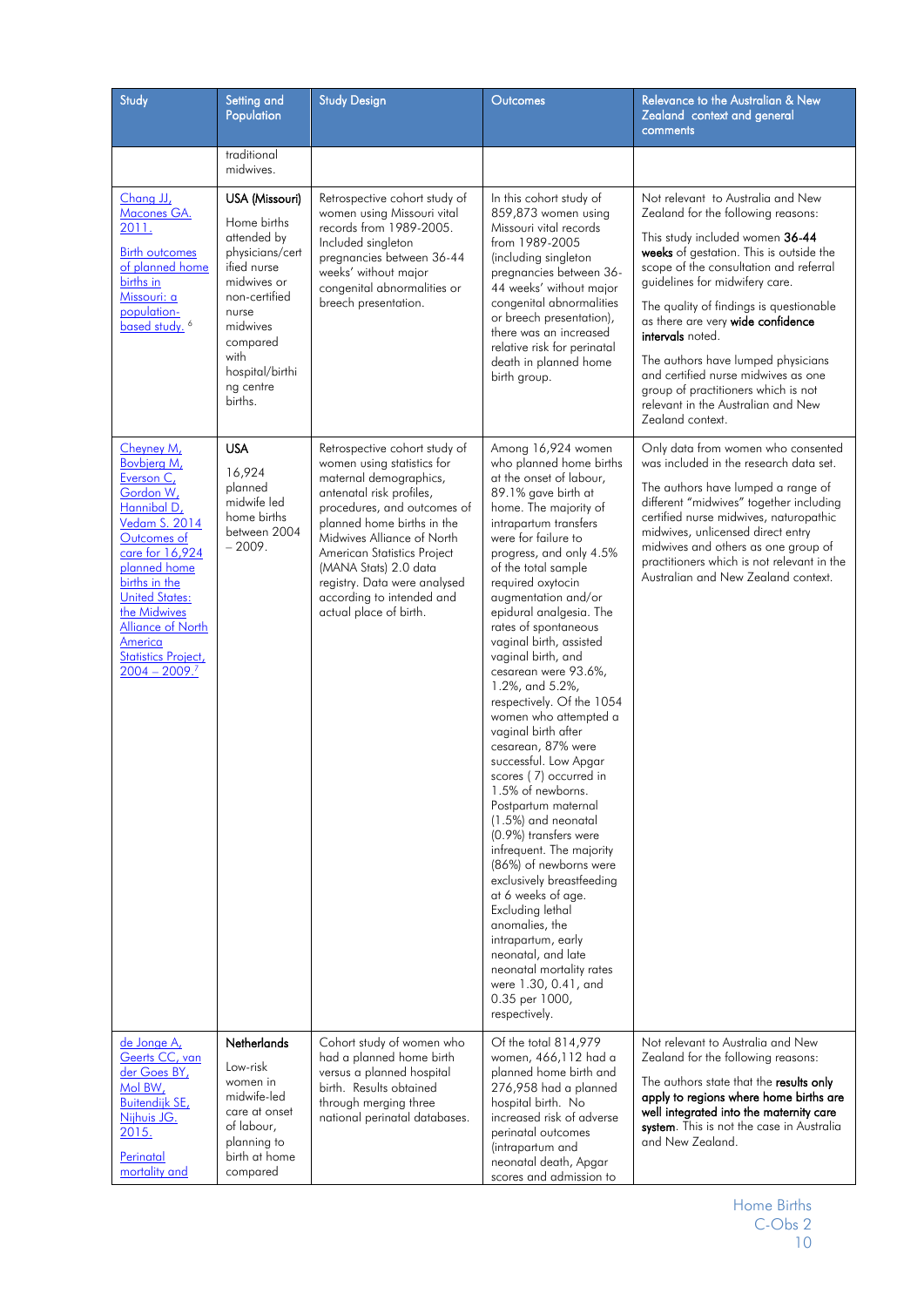| Study                                                                                                                                                                                                                                               | Setting and<br>Population                                                                                                                                                                                                                                                                               | <b>Study Design</b>                                                                                                                                                                                                                                                                                                                                                                                                                              | Outcomes                                                                                                                                                                                                                                                                                                                                                                                                                                                                                      | <b>Relevance to the Australian &amp; New</b><br>Zealand context and general<br>comments                                                                                                                                                                                                                                                                                                                                                                                                                                                                                                                                                                                                                                                                                                                                                                                                                                                                                                                                                                                                                                                                                                                                                                                                                                           |
|-----------------------------------------------------------------------------------------------------------------------------------------------------------------------------------------------------------------------------------------------------|---------------------------------------------------------------------------------------------------------------------------------------------------------------------------------------------------------------------------------------------------------------------------------------------------------|--------------------------------------------------------------------------------------------------------------------------------------------------------------------------------------------------------------------------------------------------------------------------------------------------------------------------------------------------------------------------------------------------------------------------------------------------|-----------------------------------------------------------------------------------------------------------------------------------------------------------------------------------------------------------------------------------------------------------------------------------------------------------------------------------------------------------------------------------------------------------------------------------------------------------------------------------------------|-----------------------------------------------------------------------------------------------------------------------------------------------------------------------------------------------------------------------------------------------------------------------------------------------------------------------------------------------------------------------------------------------------------------------------------------------------------------------------------------------------------------------------------------------------------------------------------------------------------------------------------------------------------------------------------------------------------------------------------------------------------------------------------------------------------------------------------------------------------------------------------------------------------------------------------------------------------------------------------------------------------------------------------------------------------------------------------------------------------------------------------------------------------------------------------------------------------------------------------------------------------------------------------------------------------------------------------|
| morbidity up to<br>28 days after<br>birth among 743<br>070 low-risk<br>planned home<br>and hospital<br>births: a cohort<br>study based on<br>three merged<br>national<br>perinatal<br>databases. <sup>8</sup>                                       | with low-risk<br>women in<br>midwife-led<br>care at onset<br>of labour<br>planning a<br>hospital birth.                                                                                                                                                                                                 |                                                                                                                                                                                                                                                                                                                                                                                                                                                  | NICU within 28 days of<br>birth) for planned home<br>births among low-risk<br>women.                                                                                                                                                                                                                                                                                                                                                                                                          |                                                                                                                                                                                                                                                                                                                                                                                                                                                                                                                                                                                                                                                                                                                                                                                                                                                                                                                                                                                                                                                                                                                                                                                                                                                                                                                                   |
| de Jonge A, van<br>der Goes BY,<br>Ravelli AC,<br><b>Amelink-Verburg</b><br>MP et al. 2009.<br>Perinatal<br>mortality and<br>morbidity in a<br>nationwide<br>cohort of<br>529,688 low-<br>risk planned<br>home and<br>hospital births. <sup>9</sup> | Netherlands<br>Low risk<br>women in<br>primary<br>midwifery-led<br>care planning<br>to birth at<br>home were<br>compared<br>with low risk<br>women in<br>primary<br>midwifery-led<br>care planning<br>a hospital<br>birth.                                                                              | Cohort study of low-risk<br>women under midwifery care<br>at start of labour: planned<br>homebirth versus planned<br>hospital birth. Analysis of<br>national perinatal and<br>neonatal registration data.                                                                                                                                                                                                                                        | Of a total of 529,688<br>low-risk women under<br>midwifery care at start of<br>labour: 60.7% planned<br>homebirth, 30.8%<br>planned hospital birth,<br>remainder unknown. No<br>significant differences<br>were found between<br>planned home and<br>planned hospital birth for<br>intrapartum death and<br>neonatal death during<br>the first 24 hours,<br>intrapartum death and<br>neonatal death up to 7<br>days, or admission to<br>neonatal intensive care<br>unit.                      | Not directly relevant to Australia and<br>New Zealand for the following reasons:<br>Authors conclude that homebirth in the<br>Dutch system does not increase risk of<br>perinatal death or severe perinatal<br>morbidity, 'provided the maternity care<br>system facilitates this choice through<br>the availability of well-trained midwives<br>and a good transportation and referral<br>system.'<br>The rate of missing data for the<br>national neonatal registry ranges from<br>31 to 51%. Given the high rate of<br>transported patients, data from<br>transported patients may be<br>disproportionately represented among<br>the missing data. In the absence of<br>further analysis of the reasons for the<br>missing data, the authors' assumption<br>that 'information was missing randomly<br>for planned home and planned<br>hospital births' is not justified<br>The authors' claim that their method is<br>'comparable to an "intention-to-treat<br>analysis". This is questionable. A more<br>robust prospective Dutch intention-to-<br>treat analysis (Evers et al. BMJ<br>2010;341:c5639) showed that low-risk<br>women who started labour with a<br>midwife had a higher risk of delivery-<br>related perinatal death than high-risk<br>women whose labour started under the<br>supervision of an obstetrician. |
| Dixon L, Prileszky<br>G, Guilliland K,<br>Miller S &<br>Anderson J.<br>2014. Place of<br>birth and<br>outcomes for a<br>cohort of low risk<br>women in New<br>Zealand: A<br>comparison with<br><b>Birthplace</b><br>England. <sup>10</sup>          | New Zealand<br>Observational<br>study using<br>retrospective<br>data to<br>determine<br>demographic<br>differences<br>between<br>planned birth<br>place setting,<br>neonatal<br>outcomes and<br>transfer rates<br>for a cohort of<br>low risk New<br>Zealand<br>women and<br>compared<br>these findings | Cohort study of women from<br>the New Zealand College of<br>Midwives Clinical Outcomes<br>Research (NZCOMCORD)<br>database were analysed for<br>the years 2006 to 2010<br>inclusive for <b>low risk women</b> .<br>Comparisons have been<br>made between place of birth<br>(home, primary unit) and<br>parity, ethnicity, age, body<br>mass index, transfer rates,<br>and neonatal outcomes<br>(Apgars, NICU admission,<br>perinatal mortality). | Cohort study of 61,072<br>women from the New<br>Zealand College of<br>Midwives Clinical<br>Outcomes Research<br>(NZCOMCORD)<br>database were analysed<br>for the years 2006 to<br>2010 inclusive for low<br>risk women.<br>Findings were similar to<br>the Birthplace England<br>study, although the rates<br>of transfer from home to<br>hospital were lower. The<br>actual number of<br>perinatal mortality<br>outcomes was low across<br>all settings for low risk<br>women in New Zealand | The results of this trial were similar to<br>the Birthplace in England Collaborative<br>Group study on which it was compared<br>(Brocklehurst P et al., 2011).<br>This study is useful in analysing where<br>women plan to birth in NZ and where<br>they end up birthing but does not<br>answer the question home birth versus<br>hospital birth.                                                                                                                                                                                                                                                                                                                                                                                                                                                                                                                                                                                                                                                                                                                                                                                                                                                                                                                                                                                 |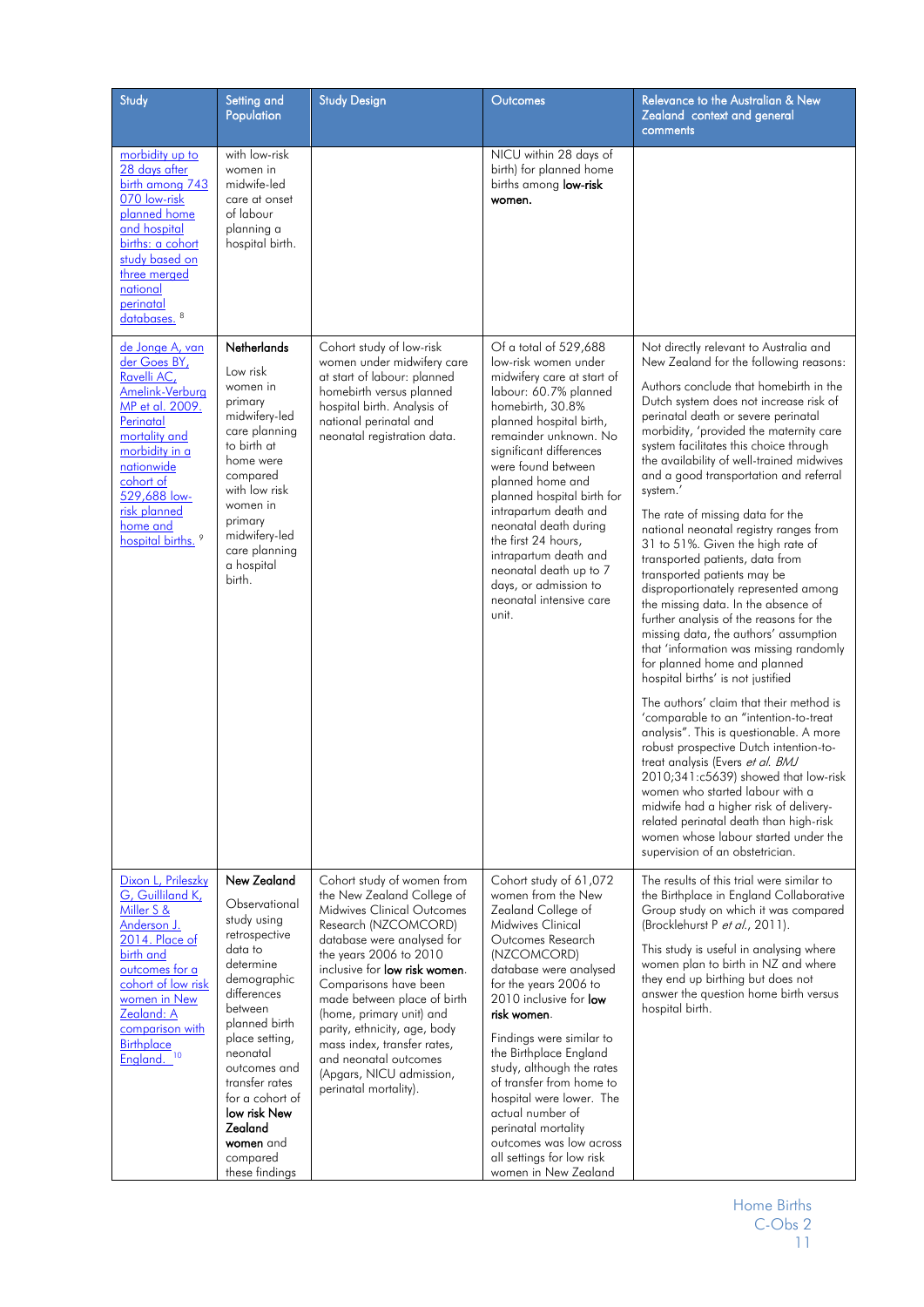| Study                                                                                                                                                                                                                                        | Setting and<br>Population                                                                                                                                                                                                                                                                                  | <b>Study Design</b>                                                                                                                                                                                                                                                                                                                                                                                                                                                                                                                                                                                                                                                                                                                                                                                                                                                                                                                                                                                                         | Outcomes                                                                                                                                                                                                                                                                                                                                                                                                                                                                                                                                                                                                                                                                                                                                                                                                                                                                                                                                                                                 | <b>Relevance to the Australian &amp; New</b><br>Zealand context and general<br>comments                                                                                                                                                                                                                                                                                                                                                                                      |
|----------------------------------------------------------------------------------------------------------------------------------------------------------------------------------------------------------------------------------------------|------------------------------------------------------------------------------------------------------------------------------------------------------------------------------------------------------------------------------------------------------------------------------------------------------------|-----------------------------------------------------------------------------------------------------------------------------------------------------------------------------------------------------------------------------------------------------------------------------------------------------------------------------------------------------------------------------------------------------------------------------------------------------------------------------------------------------------------------------------------------------------------------------------------------------------------------------------------------------------------------------------------------------------------------------------------------------------------------------------------------------------------------------------------------------------------------------------------------------------------------------------------------------------------------------------------------------------------------------|------------------------------------------------------------------------------------------------------------------------------------------------------------------------------------------------------------------------------------------------------------------------------------------------------------------------------------------------------------------------------------------------------------------------------------------------------------------------------------------------------------------------------------------------------------------------------------------------------------------------------------------------------------------------------------------------------------------------------------------------------------------------------------------------------------------------------------------------------------------------------------------------------------------------------------------------------------------------------------------|------------------------------------------------------------------------------------------------------------------------------------------------------------------------------------------------------------------------------------------------------------------------------------------------------------------------------------------------------------------------------------------------------------------------------------------------------------------------------|
|                                                                                                                                                                                                                                              | where possible<br>with those of<br>the Birthplace<br>England<br>research.                                                                                                                                                                                                                                  |                                                                                                                                                                                                                                                                                                                                                                                                                                                                                                                                                                                                                                                                                                                                                                                                                                                                                                                                                                                                                             | and differences in<br>birthplace were not<br>statistically significant (p<br>$< 0.14$ ).                                                                                                                                                                                                                                                                                                                                                                                                                                                                                                                                                                                                                                                                                                                                                                                                                                                                                                 |                                                                                                                                                                                                                                                                                                                                                                                                                                                                              |
| Evers ACC,<br>Brouwers HAA,<br>Hukkelhoven<br>CW, et al. 2010.<br>Perinatal<br>mortality<br>and severe<br>morbidity in low<br>and high risk<br>term<br>pregnancies in<br>the<br>Netherlands: a<br>prospective<br>cohort study. <sup>11</sup> | Netherlands<br>Data analysed<br>from the<br>Utrecht area,<br>a region in the<br>Netherlands<br>covering 13%<br>of the Dutch<br>population.<br>Included<br>pregnant<br>women at 37<br>weeks'<br>gestation or<br>later with a<br>singleton or<br>twin<br>pregnancy<br>without<br>congenital<br>malformation. | Prospective cohort study of a<br>total of 37,735 infants born<br>to women who began labour<br>under primary care (at home<br>or in under midwifery care),<br>compared to infants born to<br>women who commenced<br>labour under obstetrician<br>care because of risk factors<br>(elective caesarean section<br>excluded).                                                                                                                                                                                                                                                                                                                                                                                                                                                                                                                                                                                                                                                                                                   | Infants of low-risk women<br>whose labour began in<br>primary care under a<br>midwife had a<br>significantly higher risk of<br>delivery-related perinatal<br>death than did infants of<br>high-risk women starting<br>labour under obstetrician<br>care. NICU admission<br>rates for women under<br>midwifery care were<br>similar to those of high-<br>risk women obstetrician<br>care.                                                                                                                                                                                                                                                                                                                                                                                                                                                                                                                                                                                                 | Authors describe findings as<br>'unexpected'. Although this Dutch study<br>is a true prospective Dutch intention-to-<br>treat analysis there are concerns about<br>quality of findings as data are an<br>aggregate of a large birth registry<br>database and adjustment for<br>confounders and clustering was not<br>possible.<br>Included twin pregnancies which would<br>be deemed high risk in Australia and<br>New Zealand and outside home birth<br>inclusion criteria. |
| Grunebaum A.,<br>McCullough L.,<br>Sapra K., Arabin<br>B., Chervenak F.<br>2017 Planned<br>home births: The<br>need for<br>additional<br>contraindications<br>12<br>Δ                                                                        | <b>USA</b>                                                                                                                                                                                                                                                                                                 | Population-based,<br>retrospective cohort study of<br>all term (≥37 weeks<br>gestation), normal weight<br>(≥2500 grams), singleton,<br>nonanomalous births from<br>2009-2013 using the<br>Centers for Disease Control<br>and Prevention's period-<br>linked birth-infant death files<br>that allowed for identification<br>of intended and unintended<br>home births.<br>Study examined neonatal<br>deaths (days 0-27 after birth)<br>across 3 groups (hospital-<br>attended births by certified<br>nurse midwives, hospital-<br>attended births by physicians,<br>and planned home births) for<br>5 risk factors: 2 of the 3<br>absolute contraindications to<br>home birth listed by the<br>American College of<br>Obstetricians and<br>Gynecologists (breech<br>presentation and previous<br>cesarean delivery) and 3<br>additional risk factors (parity<br>[nulliparous and multiparous],<br>maternal age [women <35<br>and $\geq$ 35 years old], and<br>gestational age at delivery<br>$[37-40$ and $\geq 41$ weeks]). | The overall risk of<br>neonatal death was<br>significantly higher in<br>planned home births<br>(12.1 neonatal<br>death/10,000 deliveries;<br>$P<.001$ ) compared with<br>hospital births by certified<br>nurse midwives (3.08<br>neonatal death/10,000<br>deliveries) or physicians<br>(5.09 neonatal<br>death/10,000 deliveries).<br>Neonatal mortality rates<br>were increased<br>significantly at planned<br>home births, with the<br>following individual risk<br>factors: breech<br>presentation, nulliparous<br>pregnant women,<br>previous caesarean<br>delivery, and a<br>gestational age $\geq 41$<br>weeks. Planned home<br>births with $\geq 1$ of the 5<br>risk factors had<br>significantly higher<br>neonatal death risks<br>compared with deliveries<br>with none of the risks.<br>Neonatal death risk was<br>further increased when a<br>woman's age of $\geq$ 35<br>years was combined with<br>either a first-time birth or<br>a gestational age of $\geq$ 41<br>weeks. | Among planned home births, 59.7% of<br>deliveries had one or more of the five<br>risks outlined in the ACOG position<br>statement. Women with the highest<br>increased individual risk for NNM at<br>planned home births were those with<br>breech presentation (NNM<br>127.52/10.000 births or 1 in 78<br>breech births).<br>The US system is very different to the<br>Australian and New Zealand<br>healthcare context and findings cannot<br>be extrapolated.             |
| Grunebaum A.,                                                                                                                                                                                                                                | USA -                                                                                                                                                                                                                                                                                                      | A retrospective cohort study                                                                                                                                                                                                                                                                                                                                                                                                                                                                                                                                                                                                                                                                                                                                                                                                                                                                                                                                                                                                | 10.5 million singleton live                                                                                                                                                                                                                                                                                                                                                                                                                                                                                                                                                                                                                                                                                                                                                                                                                                                                                                                                                              | This is a conference proceeding, low                                                                                                                                                                                                                                                                                                                                                                                                                                         |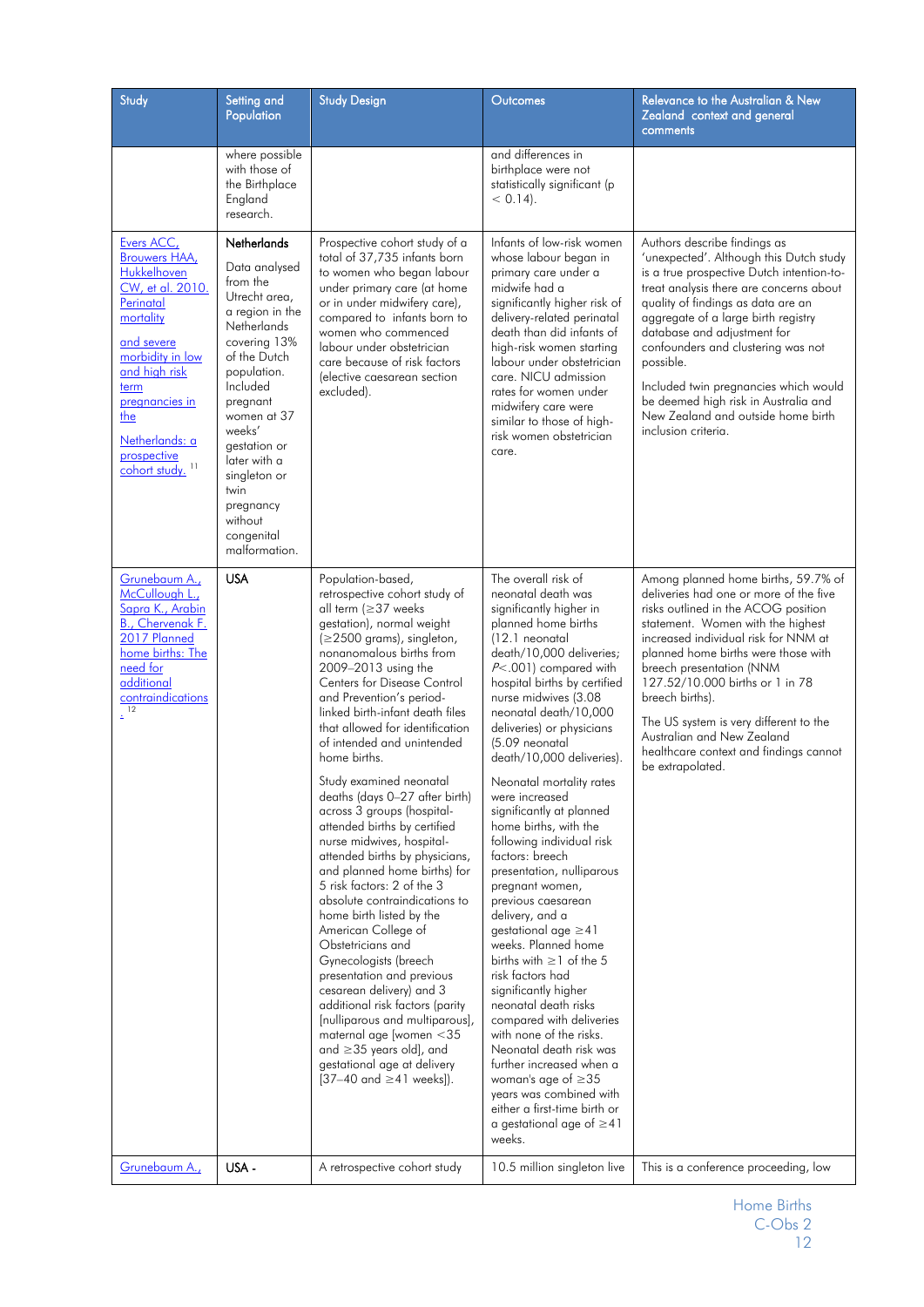| Study                                                                                                                                                                                                         | Setting and<br>Population                                                                                | <b>Study Design</b>                                                                                                                                                                                                                                                                                                                                                                                                                                                                                    | Outcomes                                                                                                                                                                                                                                                                                                                                                                                                                                                                                                       | Relevance to the Australian & New<br>Zealand context and general<br>comments                                                                                                                                                                                                                                                                                                                                                                                                                                                                                                                                                                                                                                                                                                                                                                                                                                                                                                                                                                                                                                                                                                                                                                                                                                                                                                                                     |
|---------------------------------------------------------------------------------------------------------------------------------------------------------------------------------------------------------------|----------------------------------------------------------------------------------------------------------|--------------------------------------------------------------------------------------------------------------------------------------------------------------------------------------------------------------------------------------------------------------------------------------------------------------------------------------------------------------------------------------------------------------------------------------------------------------------------------------------------------|----------------------------------------------------------------------------------------------------------------------------------------------------------------------------------------------------------------------------------------------------------------------------------------------------------------------------------------------------------------------------------------------------------------------------------------------------------------------------------------------------------------|------------------------------------------------------------------------------------------------------------------------------------------------------------------------------------------------------------------------------------------------------------------------------------------------------------------------------------------------------------------------------------------------------------------------------------------------------------------------------------------------------------------------------------------------------------------------------------------------------------------------------------------------------------------------------------------------------------------------------------------------------------------------------------------------------------------------------------------------------------------------------------------------------------------------------------------------------------------------------------------------------------------------------------------------------------------------------------------------------------------------------------------------------------------------------------------------------------------------------------------------------------------------------------------------------------------------------------------------------------------------------------------------------------------|
| Sapra K.,<br>Chervenak F.<br>2014. Term<br>neonatal deaths<br>resulting from<br>home births: an<br>increasing trend.<br>13                                                                                    | Various US<br>locations<br>using the<br>using the<br><b>CDC</b> linked<br>birth/infant<br>death data set | using the CDC linked<br>birth/infant death data set for<br>term $(>=37$ weeks),<br>$>=$ 2500 grams, singleton<br>live births, excluding<br>congenital anomalies from<br>2007 to 2009. Deliveries<br>were categorized by setting:<br>hospitals, birthing centers,<br>and home as well as<br>providers (midwives, doctors,<br>and "others" for home births).<br>Neonatal mortality (NNM)<br>was defined as neonatal<br>deaths up to 28 days after<br>delivery. Hospital midwives<br>served as reference. | births included.<br>Significantly raised risk of<br>neonatal mortality for<br>homebirths attended by<br>midwives (RR=4.32),<br>homebirth attended by<br>others $(RR = 5.87)$<br>compared with hospital<br>births attended by<br>midwives $(RR=1)$ ,<br>incidence of 3.1/10,000<br>births).                                                                                                                                                                                                                     | level evidence.<br>Inclusion criteria are questionable.<br>Definition/role of a midwife versus<br>delivered at home "by others" is<br>questionable.<br>The US system is very different to the<br>Australian and New Zealand<br>healthcare context and findings cannot<br>be extrapolated.                                                                                                                                                                                                                                                                                                                                                                                                                                                                                                                                                                                                                                                                                                                                                                                                                                                                                                                                                                                                                                                                                                                        |
| Hutton EK.,<br>Cappelletti A.,<br>Reitsma AH.,<br>Simioni J., Horne<br>J., McGregor C.,<br>Ahmed R.<br>Outcomes<br>associated with<br>planned place of<br>birth among<br>women with low-<br>risk pregnancies. | Canada -<br>Ontario                                                                                      | Retrospective cohort study of<br>all midwifery-booked<br>pregnancies between 2006<br>and 2009 to compare<br>women who planned home<br>birth at the onset of labour to<br>a matched cohort of women<br>with low-risk pregnancies who<br>had planned hospital births<br>attended by midwives.                                                                                                                                                                                                            | 11, 493 planned home<br>births were compared<br>with and 11,493 planned<br>hospital births. The risk of<br>the primary outcome did<br>not differ significantly by<br>planned place of birth<br>(relative risk [RR] 1.03,<br>95% confidence interval<br>$[CI] 0.68 - 1.55$ ).<br>These findings were true<br>for both nulliparous (RR<br>1.04, 95% CI 0.62-<br>1.73) and multiparous<br>women (RR 1.00, 95% CI<br>$0.49 - 2.05$ ). All<br>intrapartum interventions<br>were lower among<br>planned home births. | Planned home birth by women with<br>low-risk pregnancies attended by<br>midwives in a jurisdiction where home<br>birth is well-integrated into the health<br>care system was not associated with a<br>difference in serious adverse neonatal<br>outcomes but was associated with<br>fewer intrapartum interventions.<br>This study is not relevant to Australia<br>and New Zealand as the authors note<br>in their discussion "This study reports<br>on outcomes of planned home birth in<br>a jurisdiction where women are<br>attended by registered midwives whose<br>education and practice includes home<br>birth and who are required by their<br>regulatory college to maintain<br>competence in providing care in the<br>home setting. Home birth is offered as<br>part of midwifery care as an option to<br>women who have undergone screening<br>and is an integrated part of the health<br>system, which facilitates access to<br>emergency transportation and transfer<br>of care to obstetric or paediatric<br>services when required".<br>Midwives in Ontario, Canada, provide<br>care in the home and hospital and are<br>required to submit data for all births to<br>the Ontario Ministry of Health<br>database.<br>This study was funded by the<br>Association of Ontario Midwives but<br>the Association had no role in the<br>design, conduct or interpretation of<br>analyses in this paper. |
| Hutton EK.,<br>Reitsma AH.,<br>Kaufman K.<br>2009.<br>Outcomes<br>associated with<br>planned home<br>and planned<br>hospital births in<br>low-risk women<br>attended by<br>midwives in                        | Canada<br>Ontario                                                                                        | Retrospective cohort study of<br>planned home births<br>compared with similar women<br>at low risk planning a hospital<br>birth.                                                                                                                                                                                                                                                                                                                                                                       | When 6,692 planned<br>home births were<br>compared with similar<br>women at low risk<br>planning a hospital birth,<br>no difference was<br>demonstrated in perinatal<br>mortality.<br>The rate of perinatal and<br>neonatal mortality was<br>very low (1/1,000) for<br>both groups, and no                                                                                                                                                                                                                     | This study is not relevant to Australia<br>and New Zealand as it demonstrates<br>that midwives who were integrated into<br>the health care system with good<br>access to emergency services,<br>consultation, and transfer of care<br>provided care resulting in favorable<br>outcomes for women planning both<br>home or hospital births. This is currently<br>not the case in Australia and New<br>Zealand.<br>Midwives in Ontario, Canada, provide                                                                                                                                                                                                                                                                                                                                                                                                                                                                                                                                                                                                                                                                                                                                                                                                                                                                                                                                                            |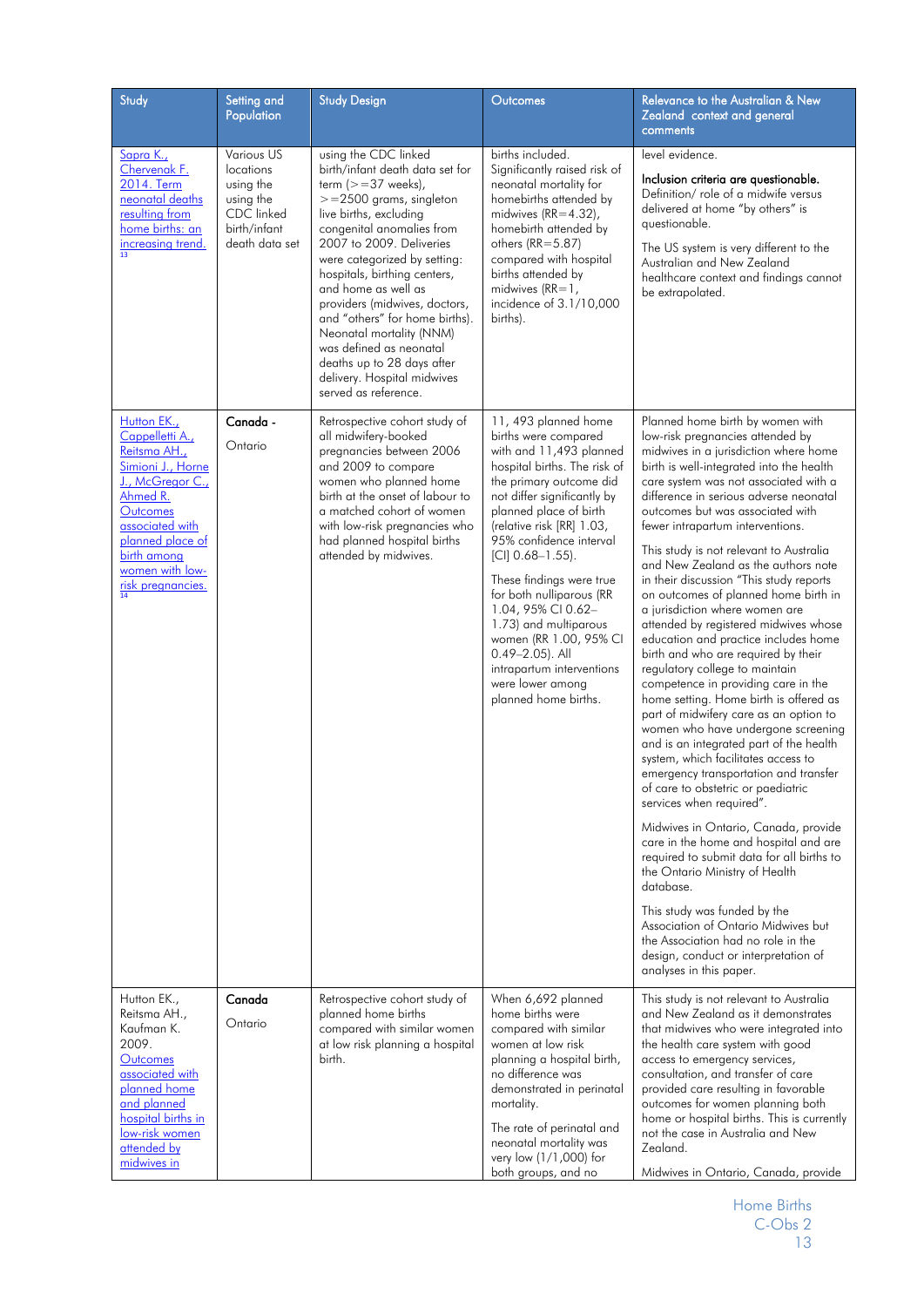| Study                                                                                                                                                                                                                          | Setting and<br>Population                                                                                                                                                                                                                                                                                                                                                                                                                         | <b>Study Design</b>                                                                                                                                                                                                                                                          | Outcomes                                                                                                                                                                                                                                                                                                                                                                                                                                                                                                                                                                                                                                                                                                                                                                           | Relevance to the Australian & New<br>Zealand context and general<br>comments                                                                                                                                                                                                                                                                                                                                                                                                                                                                                                                                                                                                                                                                                                                                                                 |
|--------------------------------------------------------------------------------------------------------------------------------------------------------------------------------------------------------------------------------|---------------------------------------------------------------------------------------------------------------------------------------------------------------------------------------------------------------------------------------------------------------------------------------------------------------------------------------------------------------------------------------------------------------------------------------------------|------------------------------------------------------------------------------------------------------------------------------------------------------------------------------------------------------------------------------------------------------------------------------|------------------------------------------------------------------------------------------------------------------------------------------------------------------------------------------------------------------------------------------------------------------------------------------------------------------------------------------------------------------------------------------------------------------------------------------------------------------------------------------------------------------------------------------------------------------------------------------------------------------------------------------------------------------------------------------------------------------------------------------------------------------------------------|----------------------------------------------------------------------------------------------------------------------------------------------------------------------------------------------------------------------------------------------------------------------------------------------------------------------------------------------------------------------------------------------------------------------------------------------------------------------------------------------------------------------------------------------------------------------------------------------------------------------------------------------------------------------------------------------------------------------------------------------------------------------------------------------------------------------------------------------|
| Ontario,<br>Canada, 2003-<br>2006: a<br>retrospective<br>cohort study. <sup>15</sup>                                                                                                                                           |                                                                                                                                                                                                                                                                                                                                                                                                                                                   |                                                                                                                                                                                                                                                                              | difference was shown<br>between groups in<br>perinatal and neonatal<br>mortality or serious<br>morbidity (2.4% vs 2.8%;<br>relative risk [RR], 95%<br>confidence intervals [CI]:<br>$0.84$ [0.68-1.03]). No<br>maternal deaths were<br>reported. All measures of<br>serious maternal<br>morbidity were lower in<br>the planned home birth<br>group as were rates for<br>all interventions including<br>caesarean section (5.2%<br>vs 8.1%; RR [95% CI]:<br>$0.64$ [0.56, 0.73]).<br>Nulliparas were less likely<br>to deliver at home, and<br>had higher rates of<br>ambulance transport<br>from home to hospital<br>than multiparas planning<br>home birth and had rates<br>of intervention and<br>outcomes similar to, or<br>lower than, nulliparas<br>planning hospital births. | care in the home and hospital and are<br>required to submit data for all births to<br>the Ontario Ministry of Health<br>database.                                                                                                                                                                                                                                                                                                                                                                                                                                                                                                                                                                                                                                                                                                            |
| Janssen PA.,<br>Saxell L., Klein<br>MC., Liston RM.,<br>Lee SK. 2009.<br>Outcomes of<br>planned home<br>birth with<br>registered<br>midwife versus<br>planned hospital<br>birth with<br>midwife or<br>physician. <sup>16</sup> | Canada -<br><b>British</b><br>Columbia<br>Examined all<br>births in British<br>Columbia<br>between Jan.<br>1, 2000, and<br>Dec. 31,<br>2004, that<br>were planned<br>to take place<br>at the<br>woman's<br>home at the<br>onset of<br>labour. Data<br>was obtained<br>from Perinatal<br>Database<br>Registry, which<br>captures all<br>births in the<br>province and<br>is cross-<br>referenced<br>with the<br>Department of<br>Vital Statistics. | A retrospective cohort<br>analysis of all planned<br>homebirths attended by a<br>registered midwife from 2000<br>- 2004 compared with all<br>planned hospital births<br>attended by midwives or<br>physicians that would have<br>met eligibility criteria for<br>homebirths. | There were 2,889<br>planned homebirths<br>attended by a registered<br>midwife and 4,752<br>planned hospital births<br>that would have met<br>eligibility criteria for<br>homebirths.<br>There was no difference<br>in perinatal mortality<br>across all groups.<br>The rate of perinatal<br>death per 1000 births<br>was very low and<br>comparable in all 3<br>groups: it was 0.35 (95%<br>confidence interval [CI]<br>$0.00 - 1.03$ ) among the<br>planned home births,<br>0.57 (95% CI 0.00-<br>1.43) among the planned<br>hospital births attended<br>by a midwife and 0.64<br>(95% CI 0.00-1.56)<br>among the planned<br>hospital births attended<br>by a physician. There<br>were no deaths between<br>8 and 28 days of life.                                                | During their education and training<br>Canadian midwives attend both<br>hospital and homebirths, and therefore<br>have extensive education and training<br>in a community based setting and in<br>the recognition and treatment of<br>complications.<br>This study is not relevant to Australia<br>and New Zealand as it demonstrates<br>that midwives who were integrated into<br>the health care system with good<br>access to emergency services,<br>consultation, and transfer of care<br>provided care resulting in favorable<br>outcomes for women planning both<br>home or hospital births. This is currently<br>not the case in Australia and New<br>Zealand.<br>There are strict eligibility requirements<br>for homebirth in Canada.<br>Study was not of sufficient size to<br>provide relatively stable perinatal death<br>rates. |
| Johnson K.<br>Daviss BA.<br>2005.<br>Outcomes of<br>planned home<br>births with<br>certified<br>professional                                                                                                                   | USA -<br>All home<br>births<br>involving<br>certified<br>professional<br>midwives                                                                                                                                                                                                                                                                                                                                                                 | Prospective cohort study of all<br>5418 women expecting to<br>deliver in the year 2000 in<br>North America (USA and<br>Canada) supported by<br>midwives with a common<br>certification and who planned<br>to deliver at home when                                            | 98% of cohort were from<br>the United States and 2%<br>from Canada. No<br>difference in perinatal<br>mortality when only<br>women at low risk with<br>non-anomalous babies.                                                                                                                                                                                                                                                                                                                                                                                                                                                                                                                                                                                                        | Results lumped for USA and Canada.<br>The US system is very different to the<br>Australian and New Zealand<br>healthcare context and findings cannot<br>be extrapolated.<br>Home birth group included breech and<br>twins which are considered high risk in                                                                                                                                                                                                                                                                                                                                                                                                                                                                                                                                                                                  |

Home Births C-Obs 2 14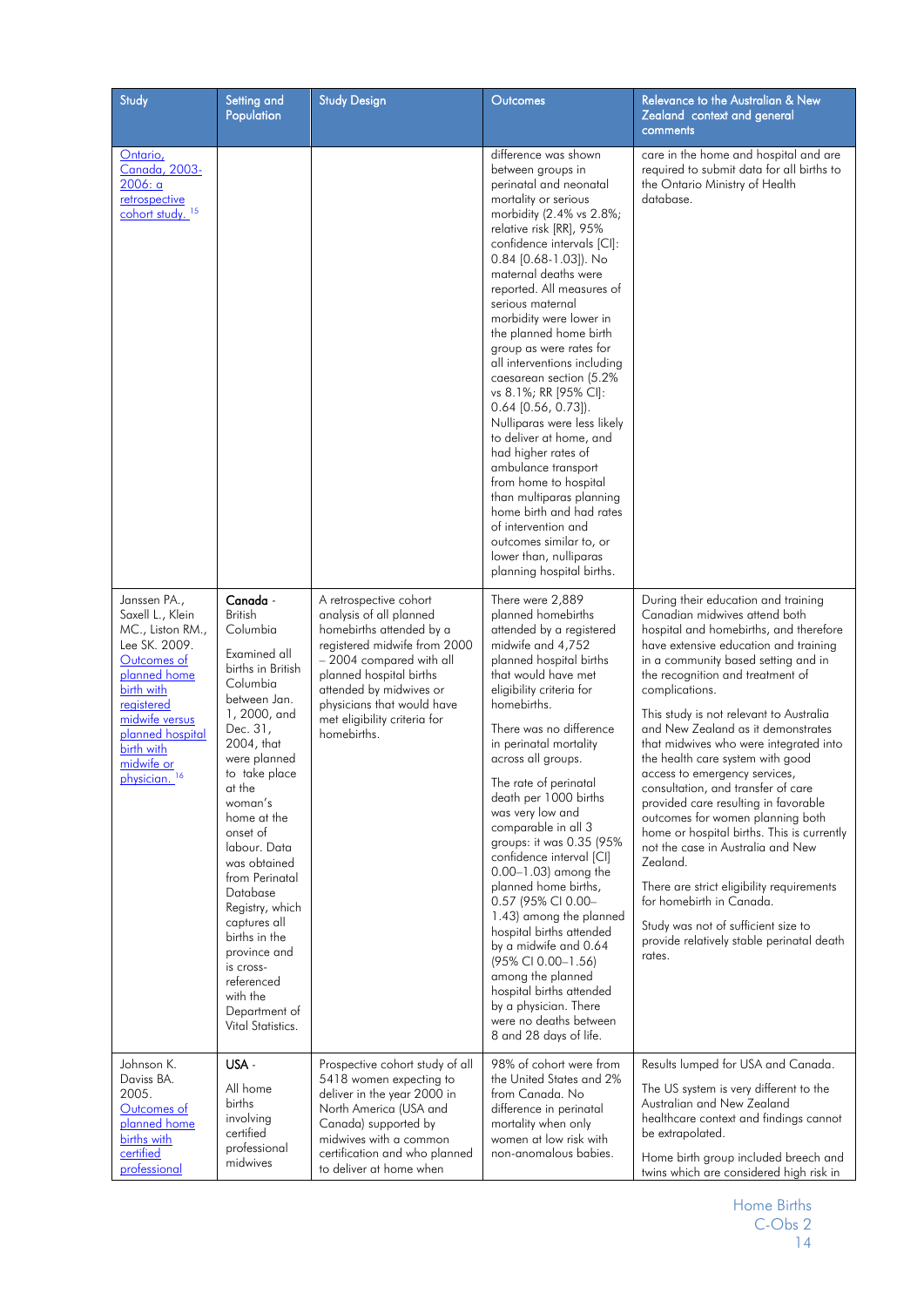| Study                                                                                                                                                                                    | Setting and<br>Population                                                                                                                                                                                                                                                                        | <b>Study Design</b>                                                                                                                                                                       | Outcomes                                                                                                                                                                                                                                                                                                                                                                                                                                                                                                                                                                                                                                                                                                                                                                                                                 | Relevance to the Australian & New<br>Zealand context and general<br>comments                                                                                                                                                                                                                                                                                                                                                                                                                                                                                                                                                                                                                                                                                                                                                                                                                                                                                                                                                                                                                                                                                                                                                                     |
|------------------------------------------------------------------------------------------------------------------------------------------------------------------------------------------|--------------------------------------------------------------------------------------------------------------------------------------------------------------------------------------------------------------------------------------------------------------------------------------------------|-------------------------------------------------------------------------------------------------------------------------------------------------------------------------------------------|--------------------------------------------------------------------------------------------------------------------------------------------------------------------------------------------------------------------------------------------------------------------------------------------------------------------------------------------------------------------------------------------------------------------------------------------------------------------------------------------------------------------------------------------------------------------------------------------------------------------------------------------------------------------------------------------------------------------------------------------------------------------------------------------------------------------------|--------------------------------------------------------------------------------------------------------------------------------------------------------------------------------------------------------------------------------------------------------------------------------------------------------------------------------------------------------------------------------------------------------------------------------------------------------------------------------------------------------------------------------------------------------------------------------------------------------------------------------------------------------------------------------------------------------------------------------------------------------------------------------------------------------------------------------------------------------------------------------------------------------------------------------------------------------------------------------------------------------------------------------------------------------------------------------------------------------------------------------------------------------------------------------------------------------------------------------------------------|
| midwives: large<br>prospective study<br>in North<br>America, 17                                                                                                                          | across the<br>year 2000.<br>Target<br>population<br>was all women<br>who engaged<br>the services of<br>a certified<br>professional<br>midwife in<br>Canada or the<br><b>United States</b><br>as their<br>primary<br>caregiver for a<br>birth with an<br>expected date<br>of delivery in<br>2000. | labour began.                                                                                                                                                                             | 655 (12.1%) women who<br>intended to deliver at<br>home when labour began<br>were transferred to<br>hospital. The intrapartum<br>and neonatal mortality<br>among women<br>considered at low risk at<br>start of labour, excluding<br>deaths concerning life<br>threatening congenital<br>anomalies, was 1.7<br>deaths per 1000 planned<br>home births, similar to<br>risks in other studies of<br>low risk home and<br>hospital births in North<br>America. No mothers<br>died. No discrepancies<br>were found for perinatal<br>outcomes independently<br>validated.                                                                                                                                                                                                                                                     | the Australian and New Zealand<br>context.<br>The authors note that A randomised<br>controlled trial would be the best way<br>to tackle selection bias of mothers who<br>plan a home birth, but a randomised<br>controlled trial in North America is<br>unfeasible given that even in Britain,<br>where home birth has been an<br>incorporated part of the healthcare<br>system for some time, and where<br>cooperation is more feasible, a pilot<br>study failed (Dowswell T, Thornton JG,<br>Hewison J, Lilford RJ, Raisler J,<br>Macfarlane A, et al. Should there be a<br>trial of home versus hospital delivery in<br>the United Kingdom? BMJ<br>1996;312:753-7.)<br>Regardless of methodology, residual<br>confounding of comparisons between<br>home and hospital births will always be<br>a possibility. Women choosing home<br>birth (or who would be willing to be<br>randomised to birth site in a<br>randomised trial) may differ for<br>unmeasured variables from women<br>choosing hospital birth.                                                                                                                                                                                                                                 |
| Kennare RM,<br>Keirse MJNC,<br>Tucker GR,<br>Chan AC. 2010.<br>Planned home<br>and hospital<br>births in South<br>Australia, 1991-<br>2006:<br>differences in<br>outcomes. <sup>18</sup> | Australia                                                                                                                                                                                                                                                                                        | Retrospective study using<br>South Australia data on all<br>births and perinatal deaths<br>during the period 1991-<br>2006. Included 1,140 home<br>births and 298,860 hospital<br>births. | Planned home births<br>accounted for 0.38% of<br>300 011 births in South<br>Australia. There was no<br>significant difference in<br>perinatal mortality rate,<br>sevenfold increased risk<br>of intrapartum death, and<br>a 27-fold higher risk of<br>death from intrapartum<br>asphyxia. Review of<br>perinatal deaths in the<br>planned home births<br>group identified<br>inappropriate inclusion of<br>women with risk factors<br>for home birth and<br>inadequate fetal<br>surveillance during<br>labour. Low Apgar scores<br>were more frequent<br>among planned home<br>births, and use of<br>specialised neonatal care<br>as well as rates of<br>postpartum haemorrhage<br>and severe perineal tears<br>were lower among<br>planned home births, but<br>these differences were not<br>statistically significant. | Authors conclusions: Perinatal safety of<br>home births may be improved<br>substantially by better adherence to risk<br>assessment, timely transfer to hospital<br>when needed, an d closer fetal<br>surveillance.<br>Women in the planned home birth<br>group were older (mean age, 31.3<br>[SD, 5.5] years) than those in the<br>planned hospital birth group (mean<br>age, 29.2 [SD, 5.5] years), less likely to<br>be nulliparous (31.2% v 41.0%, $P <$<br>0.001) or Indigenous (1.0% v 2.2%, P<br>$= 0.003$ , and more likely to have<br>higher occupational status ( $P < 0.001$ )<br>and to live in the metropolitan area<br>$(79.8\% \times 76.0\%, P = 0.003)$ . Post-<br>term pregnancies ( $\geq 42$ weeks'<br>gestation) were more common in the<br>planned home birth group compared<br>with the planned hospital birth group<br>$(3.8\% \times 1.2\%, P < 0.001)$ . In the<br>planned home birth group, 25 infants<br>of 43 post-term pregnancies (58%)<br>were born at home, and five infants of<br>five sets of twins were born at home.<br>These inclusions do not reflect the usual<br>low risk cohort for home births.<br>This study was conducted before the<br>introduction of the Consultation and<br>Referral guidelines. |
| McMurtrie J,<br>Catling-Paul C,<br>Teate A, et al.<br>2009. The St<br>George<br>Homebirth<br>Program: An                                                                                 | Australia -<br>NSW,<br>particularly St<br>George<br>hospital.                                                                                                                                                                                                                                    | Prospective study of 100 low<br>risk women in planned<br>homebirth group.<br>The St. George Homebirth<br>Program was the first publicly<br>funded homebirth model of                      | 30% transfer prior to<br>commencement of<br>labour. No perinatal<br>mortality or significant<br>morbidity was reported.                                                                                                                                                                                                                                                                                                                                                                                                                                                                                                                                                                                                                                                                                                  | 100 - small number. Plot study, difficult<br>to draw conclusions from.<br>No control group provided and data<br>incomplete. Reported the first 100<br>women enrolled in the program.                                                                                                                                                                                                                                                                                                                                                                                                                                                                                                                                                                                                                                                                                                                                                                                                                                                                                                                                                                                                                                                             |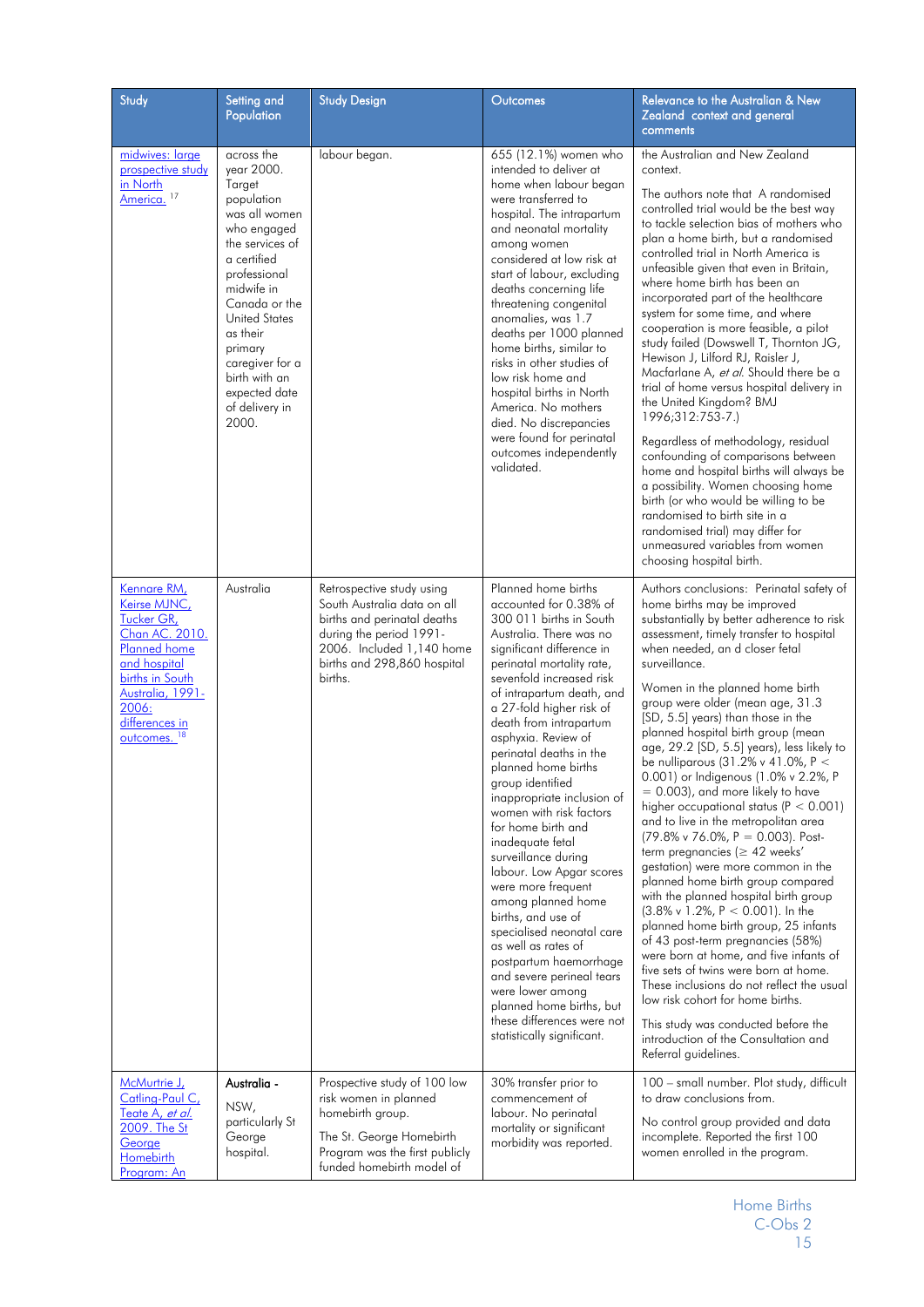| Study                                                                                                                                                                                                                                                                                               | Setting and<br>Population                                | <b>Study Design</b>                                                                                                                                                                                                                                                                                                                                                                                                                      | Outcomes                                                                                                                                                                                                                                                                                                                                                                                                                                                                                                                              | Relevance to the Australian & New<br>Zealand context and general<br>comments                                                                                                                                                                                                                                                                                                                                                                                                                                                                   |
|-----------------------------------------------------------------------------------------------------------------------------------------------------------------------------------------------------------------------------------------------------------------------------------------------------|----------------------------------------------------------|------------------------------------------------------------------------------------------------------------------------------------------------------------------------------------------------------------------------------------------------------------------------------------------------------------------------------------------------------------------------------------------------------------------------------------------|---------------------------------------------------------------------------------------------------------------------------------------------------------------------------------------------------------------------------------------------------------------------------------------------------------------------------------------------------------------------------------------------------------------------------------------------------------------------------------------------------------------------------------------|------------------------------------------------------------------------------------------------------------------------------------------------------------------------------------------------------------------------------------------------------------------------------------------------------------------------------------------------------------------------------------------------------------------------------------------------------------------------------------------------------------------------------------------------|
| evaluation of the<br>first 100 booked<br>women. $19$                                                                                                                                                                                                                                                |                                                          | care set up in New South<br>Wales. This program provides<br>access to selected women at<br>low obstetric risk the option of<br>having their babies at home.                                                                                                                                                                                                                                                                              |                                                                                                                                                                                                                                                                                                                                                                                                                                                                                                                                       |                                                                                                                                                                                                                                                                                                                                                                                                                                                                                                                                                |
| Snowden JM,<br>Tilden EL, Snyder<br>J, Quigley B,<br>Caughey AB,<br>Cheng YW.<br>2015.<br>Planned Out-of-<br><b>Hospital Birth</b><br>and Birth<br>20<br>Outcomes                                                                                                                                   | USA - Oregon                                             | Population based,<br>retrospective cohort study of<br>all births that occurred in<br>Oregon during 2012 and<br>2013 using data from newly<br>revised Oregon birth<br>certificates that allowed for<br>the disaggregation of hospital<br>births into the categories of<br>planned in-hospital births and<br>planned out-of-hospital births<br>that took place in the hospital<br>after a woman's intrapartum<br>transfer to the hospital. | Perinatal mortality was<br>higher with planned out-<br>of-hospital birth than with<br>planned in-hospital birth<br>(95%Cl 1.37-4.30), but<br>the absolute risk of death<br>was low in both settings.                                                                                                                                                                                                                                                                                                                                  | The US system is very different to the<br>Australian and New Zealand<br>healthcare context and findings cannot<br>be extrapolated.                                                                                                                                                                                                                                                                                                                                                                                                             |
| Van der Kooy J.,<br>Birnie E.,<br>Denktas S.,<br>Bonsel GJ.<br>Planned home<br>compared with<br>planned hospital<br>births: mode of<br>delivery and<br>perinatal<br>mortality rates,<br>an observational<br>study. $21$                                                                             | Netherlands                                              | Retrospective study of<br>679,952 low risk women<br>from the Dutch Perinatal<br>Registry (2000 - 2007) using<br>intervention and perinatal<br>mortality rates.                                                                                                                                                                                                                                                                           | The potential presence of<br>over- or under treatment<br>as expressed by adjusted<br>perinatal mortality differs<br>per risk group. In<br>planned home births<br>especially multiparous<br>women showed<br>universally lower<br>intervention rates.<br>However, the benefit of<br>substantially fewer<br>interventions in the<br>planned home group<br>seems to be<br>counterbalanced by<br>substantially increased<br>mortality if intervention<br>occurs.                                                                           | This paper supports the requirement for<br>appropriate selection of low risk<br>women and requirement for<br>appropriate referral and back up.<br>The planned place of birth impacts the<br>intervention rate in an assumed low risk<br>population. In planned home births<br>especially multiparous women showed<br>universally lower intervention rates.<br>However, the benefit of substantially<br>fewer interventions in the planned<br>home group was counterbalanced by<br>substantially increased mortality if<br>intervention occurs. |
| van der Kooy J,<br>Poeran J, de<br><b>Graaf JP, Birnie</b><br>E, Denktass S,<br>Steegers EA,<br><b>Bonsel GJ.2011</b><br>Planned home<br>compared with<br>planned hospital<br>births in the<br>Netherlands:<br>intrapartum and<br>early neonatal<br>death in low-risk<br>pregnancies. <sup>22</sup> | Netherlands                                              | Retrospective study of<br>679,952 low risk women<br>from the Dutch Perinatal<br>Registry (2000 - 2007) using<br>two different analyses were<br>performed: natural<br>prospective approach<br>(intention-to-treat-like<br>analysis) and perfect<br>guideline approach (per-<br>protocol-like analysis).                                                                                                                                   | Intrapartum and neonatal<br>death at 0-7 days was<br>observed in 0.15% of<br>planned home compared<br>with 0.18% in planned<br>hospital births (crude<br>relative risk 0.80, 95%<br>confidence interval [CI]<br>0.71-0.91). After case<br>mix adjustment, the<br>relation is reversed,<br>showing nonsignificant<br>increased mortality risk of<br>home birth (OR 1.05,<br>95% CI 0.91-1.21). In<br>certain subgroups,<br>additional mortality may<br>arise at home if risk<br>conditions emerge at<br>birth (up to 20%<br>increase). | Randomized controlled trials would be<br>the superior design to address this<br>research question. However, when<br>home birth was part of a trial,<br>participation was hampered and<br>selective participation was introduced,<br>which limited generalizability.<br>Moreover, if following one's choice<br>affects outcome, estimates of setting<br>effects are also biased.                                                                                                                                                                |
| Wax JR, Lucas<br>FL, Lamont M, et<br>al. 2010.<br>Maternal and<br>newborn                                                                                                                                                                                                                           | The included<br>studies were<br>undertaken in<br>Canada, | Meta-analysis of 11 cohort<br>studies and one RCT<br>(342,056 planned home<br>births, 207,551 planned                                                                                                                                                                                                                                                                                                                                    | There was no statistically<br>significant difference<br>between groups in<br>perinatal death rate (OR<br>0.95, 95% CI 0.77 to                                                                                                                                                                                                                                                                                                                                                                                                         | There was a risk that relevant studies<br>were missed due to the exclusion of<br>papers in languages other than English<br>and those not published in peer-                                                                                                                                                                                                                                                                                                                                                                                    |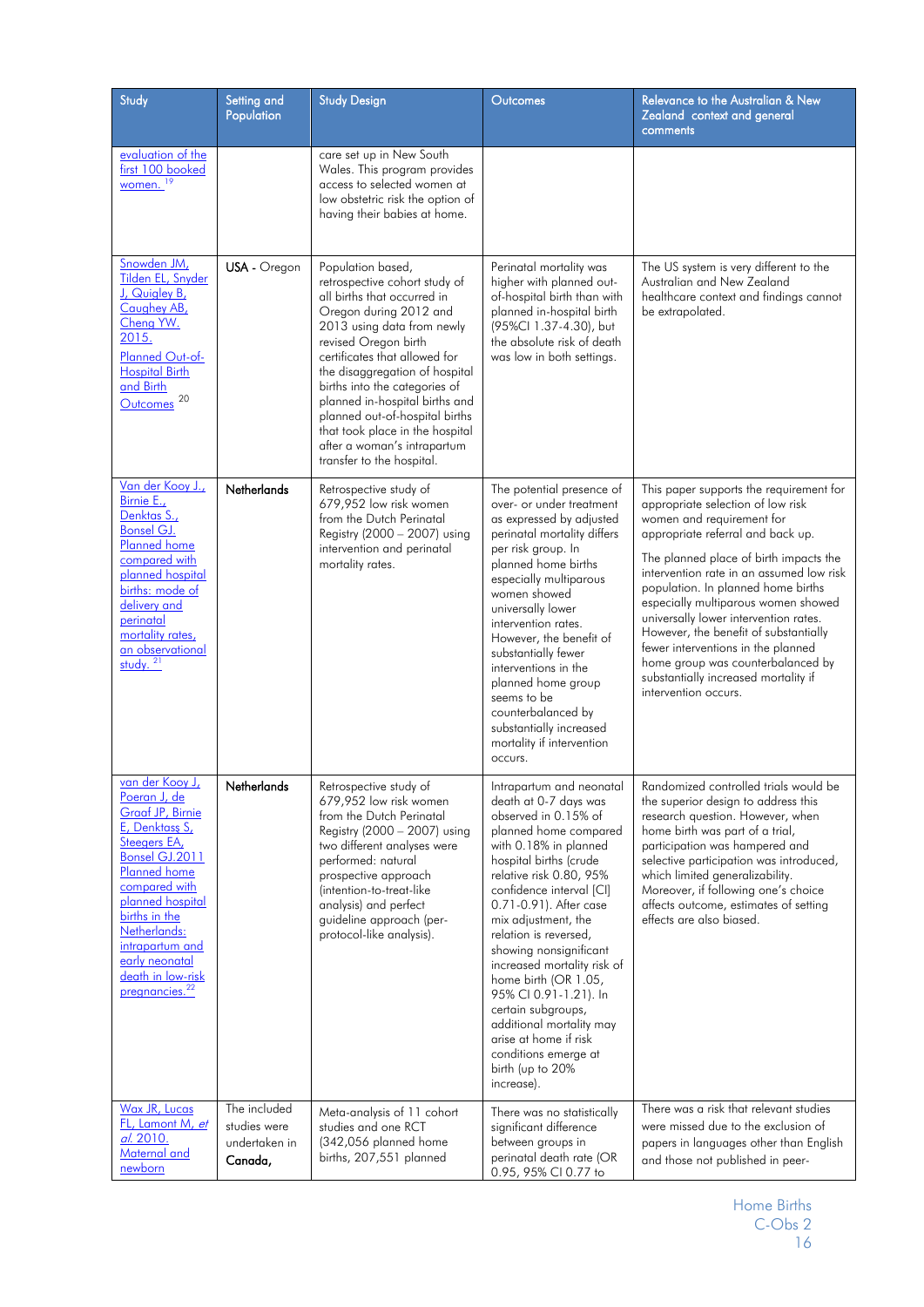<span id="page-16-0"></span>

| Study                                                                                                 | Setting and<br>Population                                                                                                                                                                                                                                                                                                                                                                                                     | <b>Study Design</b> | Outcomes                                                                                                                                                                                                                                                                                                                                | <b>Relevance to the Australian &amp; New</b><br>Zealand context and general<br>comments                                                                                                                                                                                                                                                                                                                                                                                                                                                                                                                                                                                                                                                                                                                                                                                                                                                                                                                                                                                                                                                                                                             |
|-------------------------------------------------------------------------------------------------------|-------------------------------------------------------------------------------------------------------------------------------------------------------------------------------------------------------------------------------------------------------------------------------------------------------------------------------------------------------------------------------------------------------------------------------|---------------------|-----------------------------------------------------------------------------------------------------------------------------------------------------------------------------------------------------------------------------------------------------------------------------------------------------------------------------------------|-----------------------------------------------------------------------------------------------------------------------------------------------------------------------------------------------------------------------------------------------------------------------------------------------------------------------------------------------------------------------------------------------------------------------------------------------------------------------------------------------------------------------------------------------------------------------------------------------------------------------------------------------------------------------------------------------------------------------------------------------------------------------------------------------------------------------------------------------------------------------------------------------------------------------------------------------------------------------------------------------------------------------------------------------------------------------------------------------------------------------------------------------------------------------------------------------------|
| outcomes in<br>planned home<br>birth vs planned<br>hospital births: a<br>meta-analysis. <sup>23</sup> | Netherlands,<br>USA, UK,<br>Sweden,<br>Switzerland<br>and Australia.<br>The studies<br>examined<br>outcomes for<br>planned home<br>delivery<br>compared to<br>planned<br>hospital<br>delivery.<br>Home births<br>had a certified<br>midwife or<br>doctor in<br>attendance,<br>someone<br>other than a<br>certified<br>midwife or<br>physician was<br>in attendance<br>or it was<br>unclear who<br>the birth<br>attendant was. | hospital births).   | 1.18) based on 507,109<br>participants, but the<br>neonatal death rate was<br>significantly higher in the<br>planned home birth<br>group (OR 1.98, 95% CI<br>1.19 to 3.28) based on<br>49,802 participants; this<br>was higher when only<br>offspring without<br>congenital defects were<br>included (OR 2.87, 95%<br>CI 1.32 to 6.25). | reviewed journals. Appropriate<br>methods were used to reduce error and<br>bias in quality assessment and data<br>extraction; it was unclear whether this<br>was the case for study selection.<br>When interpreting the results<br>heterogenity remained unexplained and<br>the results where it was present may not<br>have been applicable to all populations<br>and settings.<br>Relevant study details were reported,<br>but it was unclear which studies were in<br>each meta-analysis and this made it<br>difficult to assess whether the studies in<br>each analysis were clinically and<br>methodologically similar. The set of<br>studies used in the analysis of neonatal<br>mortality differed from the set for<br>perinatal mortality. In particular, the<br>largest study appeared to be included<br>in the analysis of perinatal mortality,<br>but not for neonatal mortality.<br>Therefore, the results on neonatal<br>mortality were based on a substantially<br>smaller set of participants.<br>The authors' conclusions should be<br>treated with some caution as they did<br>not reflect all the evidence presented in<br>the review and there was unexplained<br>heterogeneity. |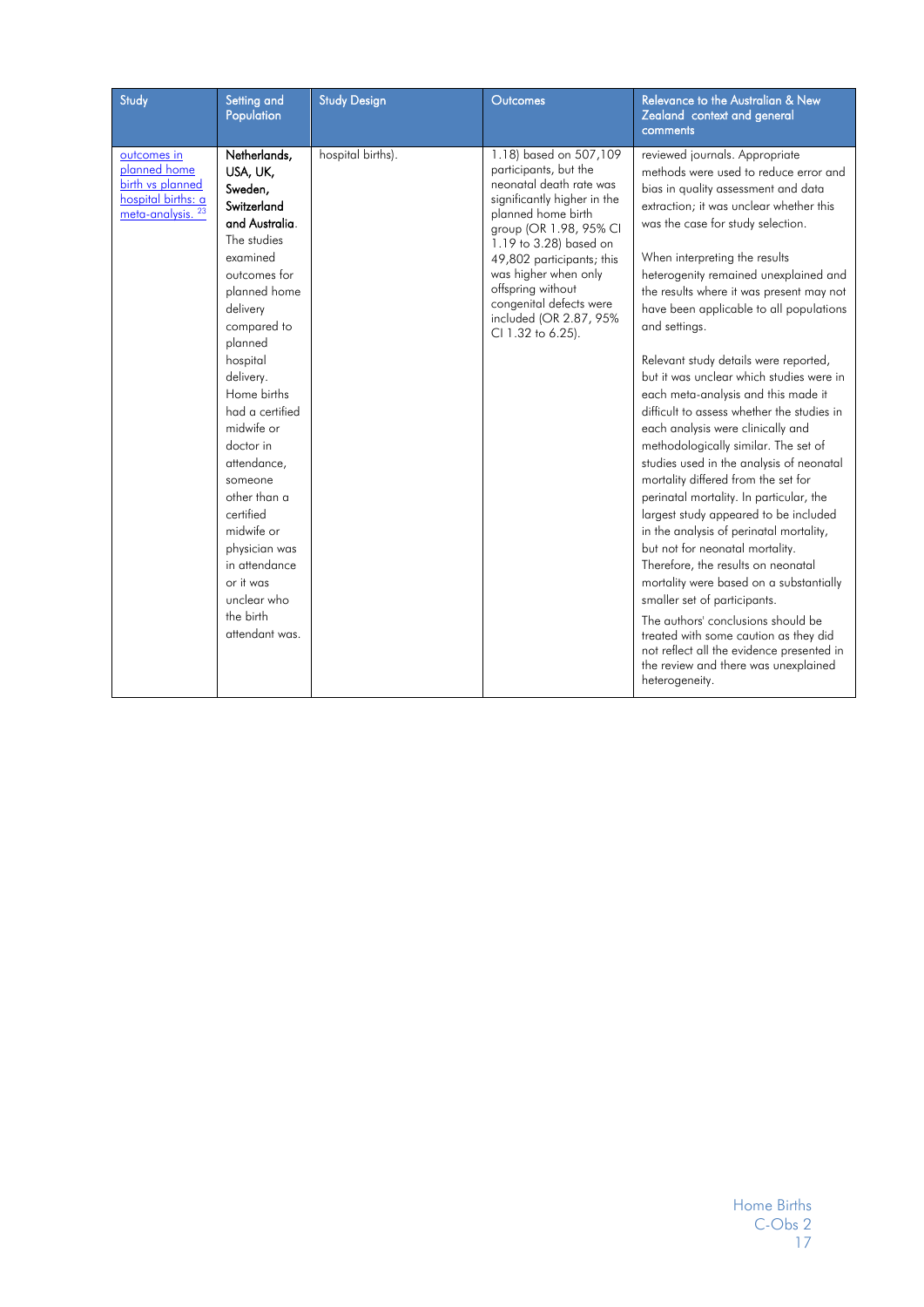### Appendix B: Women's Health Committee Membership

| Name                              | Position on Committee           |  |
|-----------------------------------|---------------------------------|--|
| Professor Yee Leung               | Chair                           |  |
| Dr Joseph Sgroi                   | Deputy Chair, Gynaecology       |  |
| Associate Professor Janet Vaughan | Deputy Chair, Obstetrics        |  |
| Associate Professor Ian Pettigrew | <b>EAC Representative</b>       |  |
| Dr Tal Jacobson                   | Member                          |  |
| Dr Ian Page                       | Member                          |  |
| Dr John Regan                     | Member                          |  |
| Dr Craig Skidmore                 | Member                          |  |
| Dr Lisa Hui                       | Member                          |  |
| Dr Bernadette White               | Member                          |  |
| Dr Scott White                    | Member                          |  |
| Associate Professor Kirsten Black | Member                          |  |
| Dr Greg Fox                       | College Medical Officer         |  |
| Dr Marilyn Clarke                 | Chair of the ATSI WHC           |  |
| Dr Martin Byrne                   | <b>GPOAC Representative</b>     |  |
| Ms Catherine Whitby               | <b>Community Representative</b> |  |
| Ms Sherryn Elworthy               | Midwifery Representative        |  |
| Dr Amelia Ryan                    | Trainee Representative          |  |

#### <span id="page-17-0"></span>Appendix C: Overview of the development and review process for this statement

#### i. Steps in developing and updating this statement

This statement was originally developed in March 1987 and was most recently reviewed in the first half 2017. The Women's Health Committee carried out the following steps in reviewing this statement:

- Declarations of interest were sought from all members prior to reviewing this statement.
- A working group was established at the end of 2016 to review this statement and updated (where appropriate) based on the available body of evidence and clinical expertise. Recommendations were graded as set out below in Appendix B part iii) . At the July 2017 face to face meeting, the working group presented the draft for consideration of Women's Health Committee. This statement was approved by RANZCOG Board at their meeting on.

#### ii. Declaration of interest process and management

Declaring interests is essential in order to prevent any potential conflict between the private interests of members, and their duties as part of the Women's Health Committee.

A declaration of interest form specific to guidelines and statements was developed by RANZCOG and approved by the RANZCOG Board in September 2012. The Women's Health Committee members and working group members were required to declare their relevant interests in writing on this form prior to participating in the review of this statement.

Members were required to update their information as soon as they became aware of any changes to their interests and there was also a standing agenda item at each meeting where declarations of interest were called for and recorded as part of the meeting minutes.